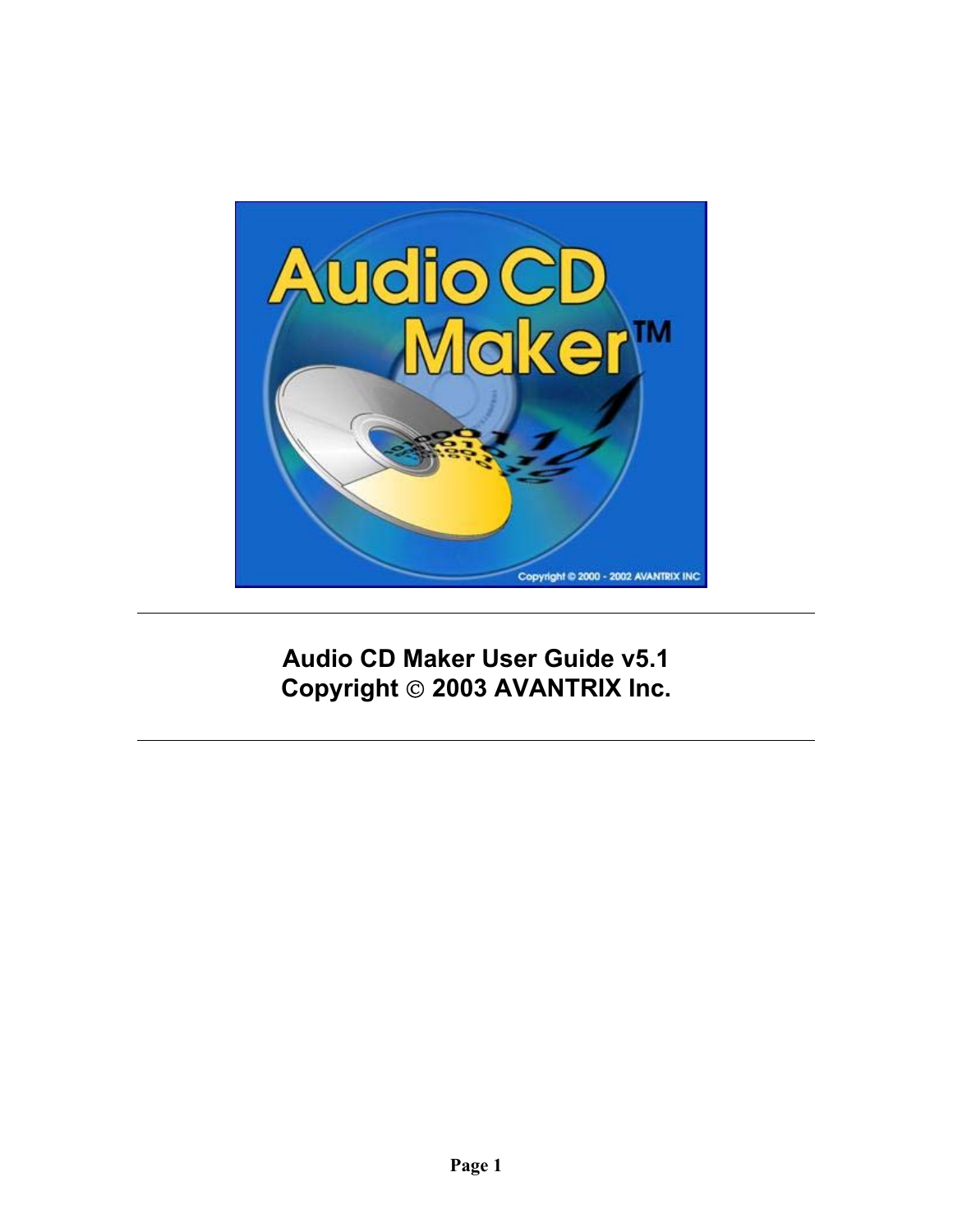### **TABLE OF CONTENTS**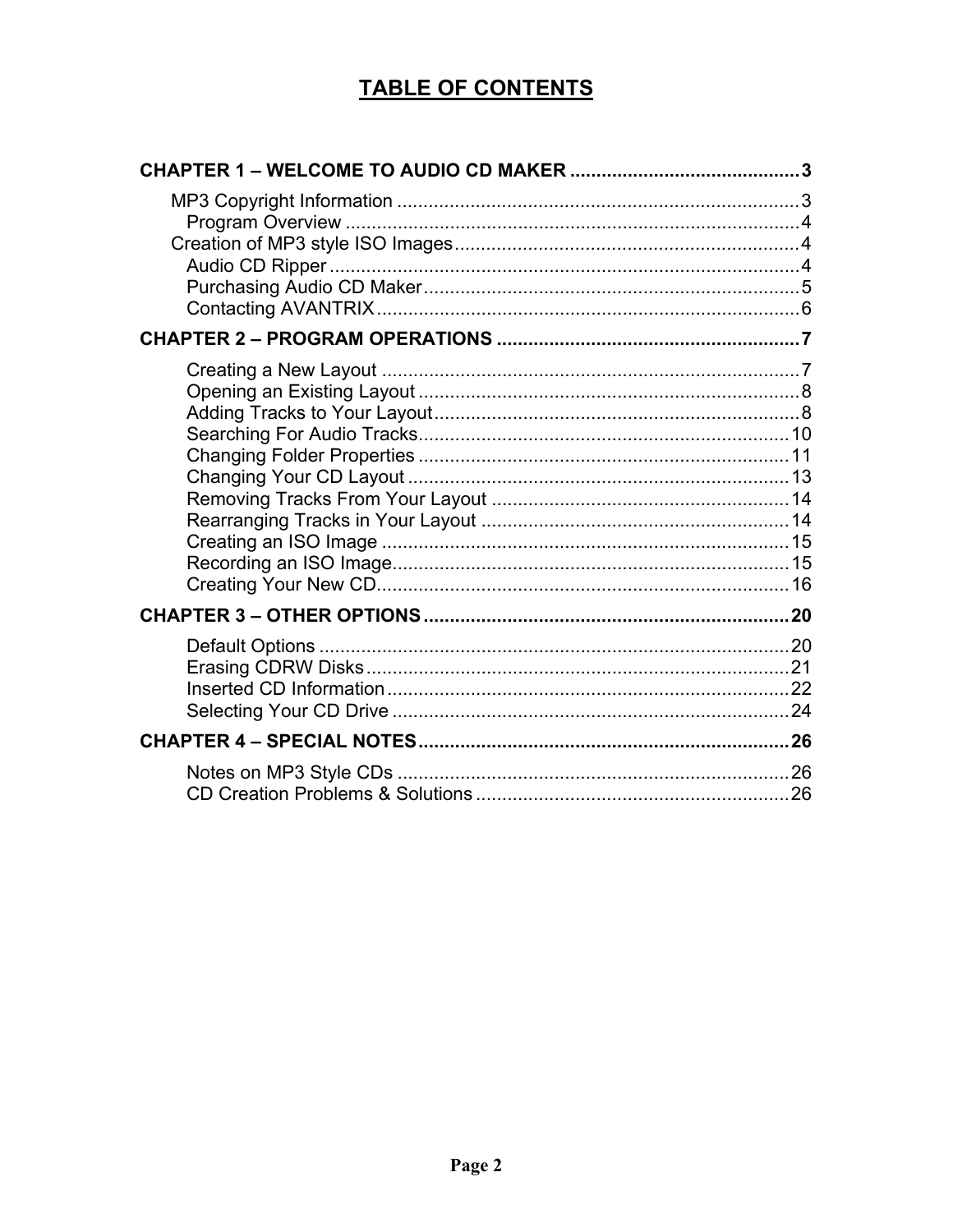## <span id="page-2-0"></span>**Chapter 1 – Welcome to Audio CD Maker**

### **MP3 Copyright Information**

It is important to note that not all MP3 files found on the Internet and in other locations are usable or legal. Many artists release MP3 versions of their songs for the public, while other MP3 files are encoded from copyright protected CD-ROM's and posted for those to use illegally.

AVANTRIX Inc. does not support using illegal MP3 files or recording those MP3 files. AVANTRIX Inc. accepts no liability for users who obtain and record illegal MP3 files. It is up to the end user to determine whether the obtained MP3 files are legally distributed and can be recorded for personal use.

If an artist does not release their songs or CD's on MP3 for the general public, then please support those artists by purchasing the CD legally though regular retail channels.

#### **You accept all legal responsibilities when using Audio CD Maker for recording purposes.**

*Note:* Any MP3 files used to demonstrate program operations within this help file system were used for demonstration purposes only.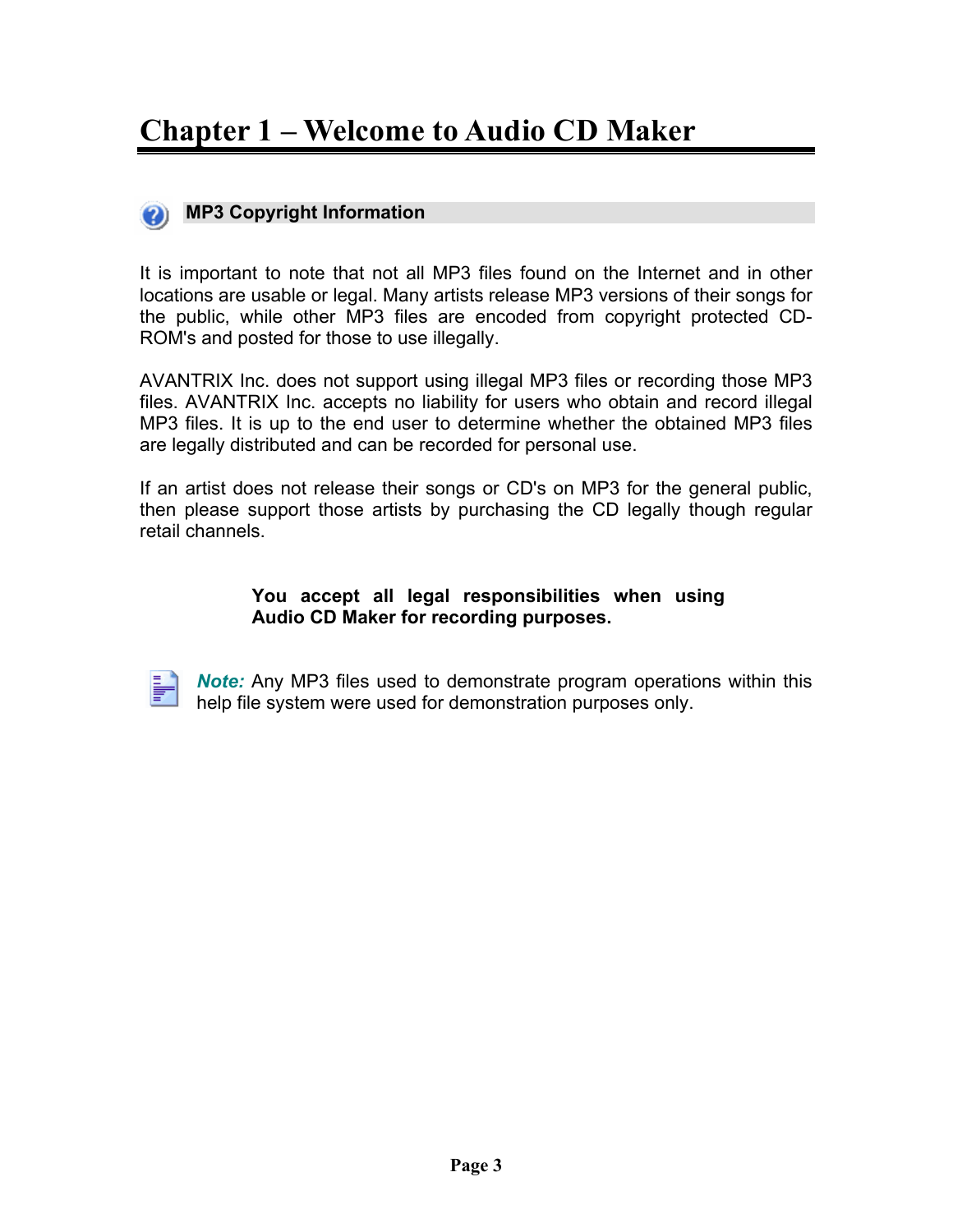<span id="page-3-0"></span>



**Audio CD Maker** allows you to quickly and easily create Audio CD's from existing MP3 and WAV files on your system. Both standard Audio and MP3 style CD's can be created. Standard Audio CD's can be played in any CD player while MP3 style CD's can be played in MP3 compatible players such as newer DVD players and portable MP3 players.

#### **Audio CD Maker Features Include:**

Add both MP3 and WAV files to your CD Layout Create both Audio and MP3 format CD's On the fly conversion of MP3 files Get CD Information from inserted CD Easy recognition of CDR Drives Support for all sized CDR's Easy Audio File Selection Drag Reorder of Layout Tracks Search for Audio Tracks Creation of MP3 style ISO Images Progress Notification of Layout size and CD size Burn-Proof Enabled CD Creation Create Audio CD's in more than one Session Create MP3 style CD's in more than one Session And much more...

**Audio CD Maker** is the only Audio CD tool you'll ever need. Creating Audio CD's has never been easier!

#### **Audio CD Ripper**

AVANTRIX offers a Freeware program called **Audio CD Ripper** as a companion to **Audio CD Maker**. **Audio CD Ripper** allows you to extract audio tracks from existing audio CD's as WAV & MP3 files to your hard drive, so they can be added to any CD layout.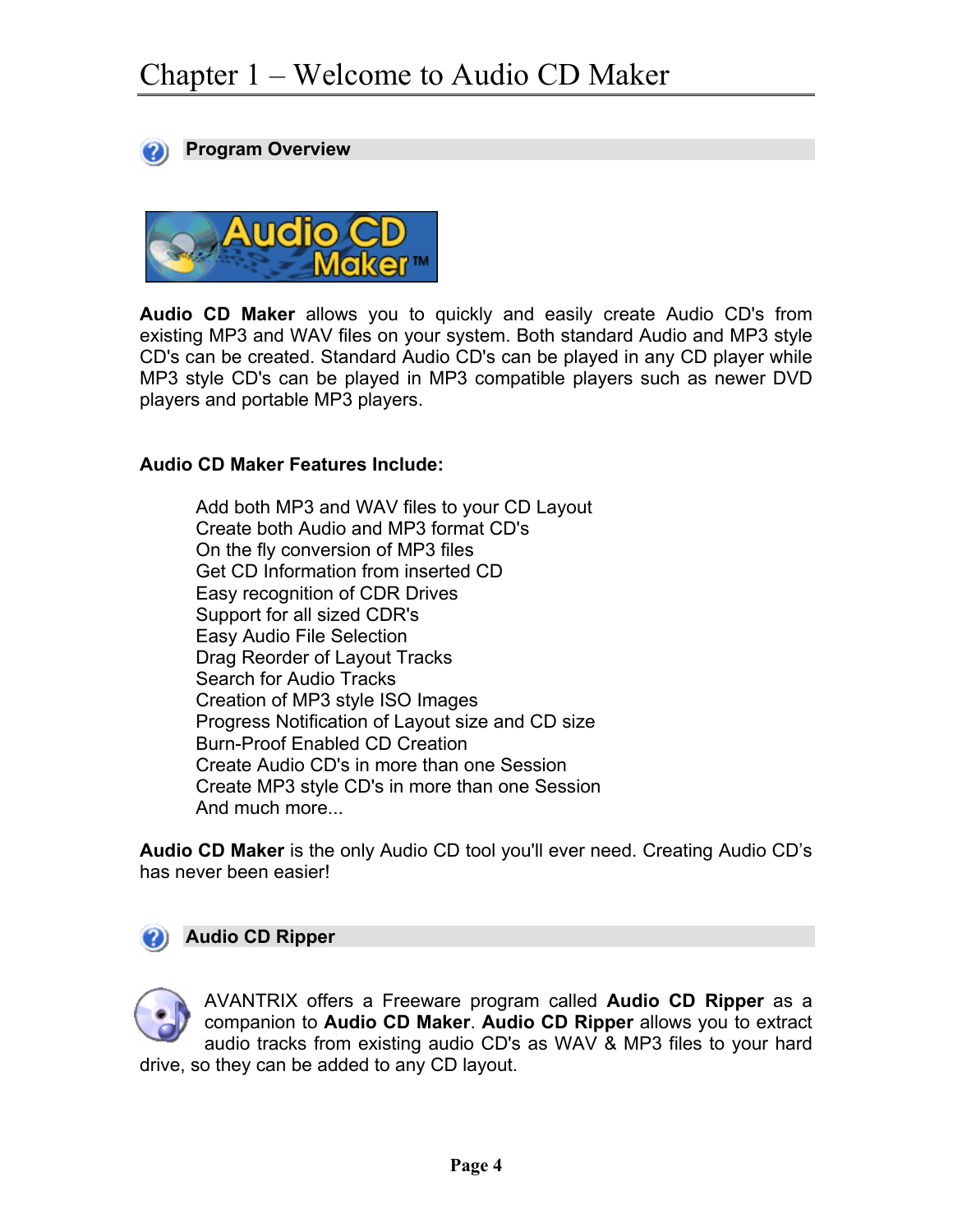<span id="page-4-0"></span>Visit the Audio CD Maker web page for details on **Audio CD Ripper** and to download your FREE copy of **Audio CD Ripper**. The program is distributed as Freeware so no purchase is needed.



Purchasing the evaluation version of **Audio CD Maker** enables you to use the program past the '15 day' evaluation period.

Licensed users can always purchase additional copies as well.

A single user site license (U.S. Funds) is priced at only: **\$19.95**

Please call the number below for multiple site license pricing options.

#### **Ordering Options:**

Order by Phone using your Visa, MasterCard or American Express card: Toll Free U.S. & Canada **1-877-448-1491** International **1-780-448-1491**

Order online at the AVANTRIX Inc. Web Site using a secure server:

Visit us on the Internet at: http://www.avantrix.com

#### **Contact AVANTRIX Inc.**

You can contact AVANTRIX at the above phone number or by E-Mail at:

Sales: sales@avantrix.com Support: support@avantrix.com

Are you interested in becoming a reseller of **Audio CD Maker**? Visit us online at: http://www.avantrix.com/reseller.htm for more information.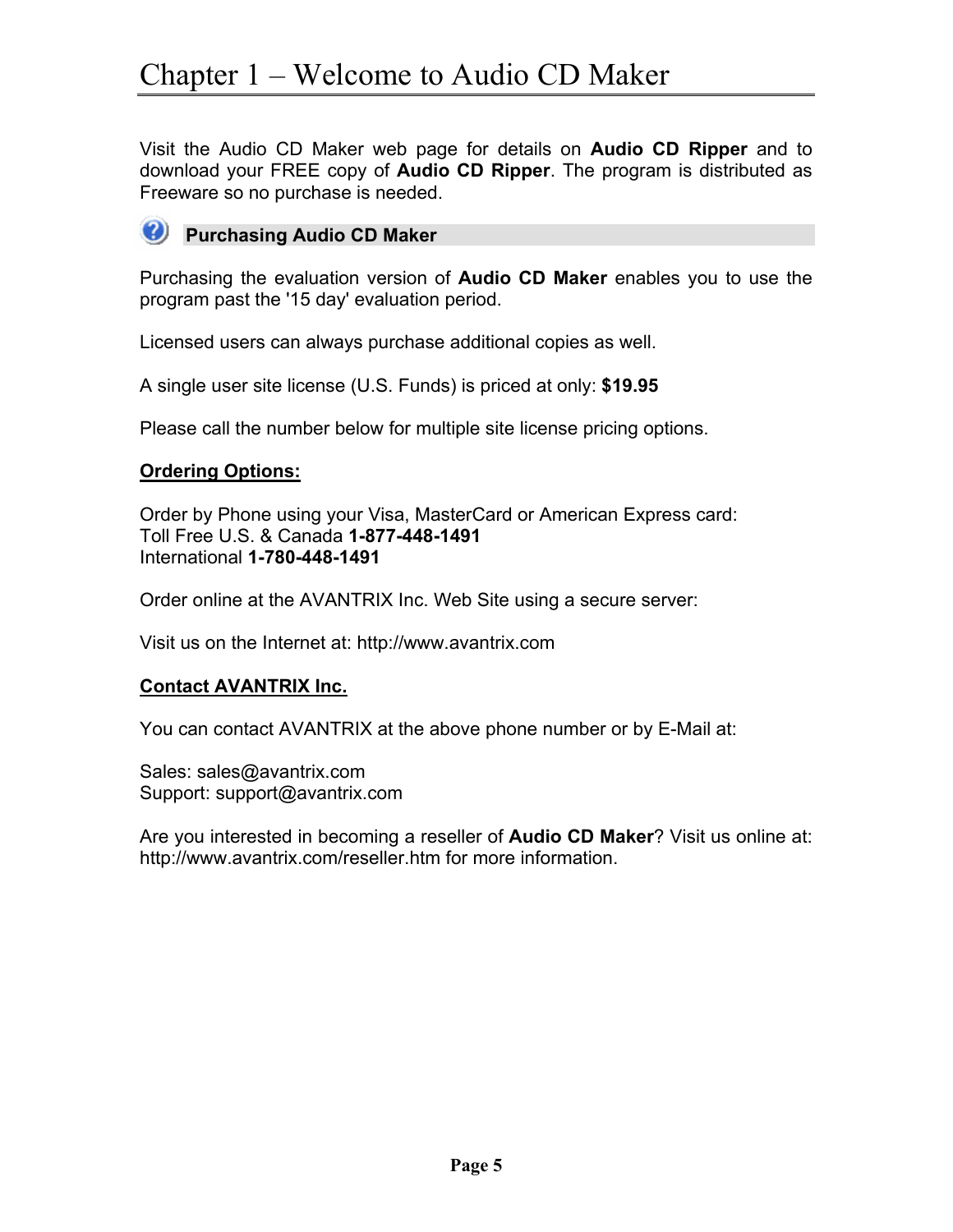<span id="page-5-0"></span>

# **AVANTRIX**



http://www.avantrix.com sales@avantrix.com support@avantrix.com



#### **Phone**

Sales Only - 1-877-448-1491 (Toll Free US & Canada) Support - (780) 448-1491 Fax: (780) 448-1579



AVANTRIX Inc. Suite #211, 14065 Victoria Trail Edmonton, AB T5Y 2B6 Canada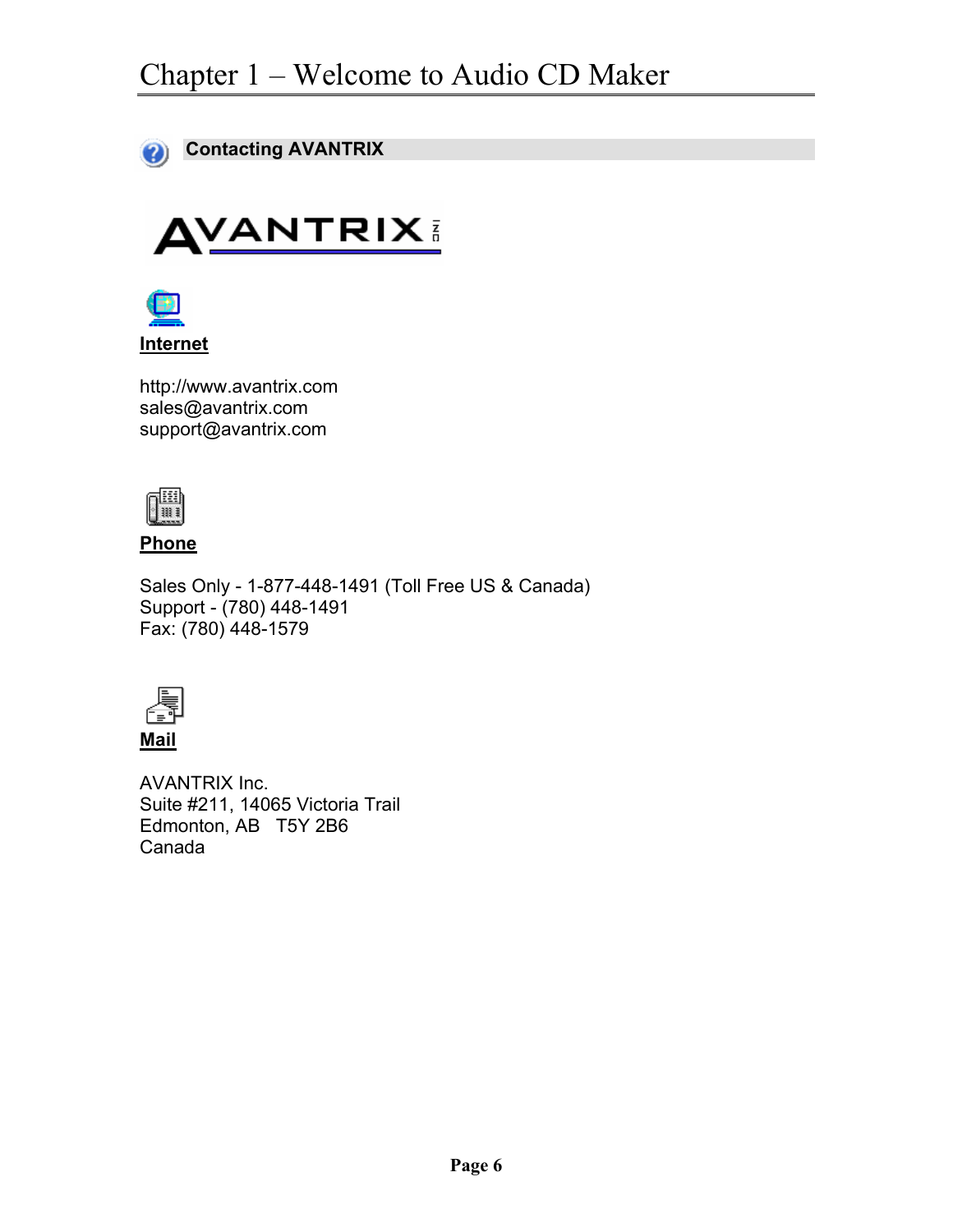## <span id="page-6-0"></span>**Chapter 2 – Program Operations**



**Creating a New Layout** 



You can create a new layout for an Audio CD or MP3 CD by selecting the **New CD Layout** option on the File Menu or selecting the **New** toolbar button. You will then be prompted for the type of layout you wish to create. You can create either of the below layout types:

#### **Standard Audio CD**

This type of CD will be playable in ALL CD drives. You can include both MP3 and WAV files in your layout listing with no pre conversion required.

#### **MP3 Style CD**

This type of CD is playable in MP3 compatible players. This includes many home DVD players as well as portable MP3 players. Any included MP3 files will be burned to CD in their current format and do not need to be converted. Any WAV files in your layout will be converted to MP3 format.

*Note:* A new layout cannot be created until a CD is placed in the recording drive you are using. **Audio CD Maker** reads the inserted CD to see how much space is available on the inserted CD to ensure proper creation.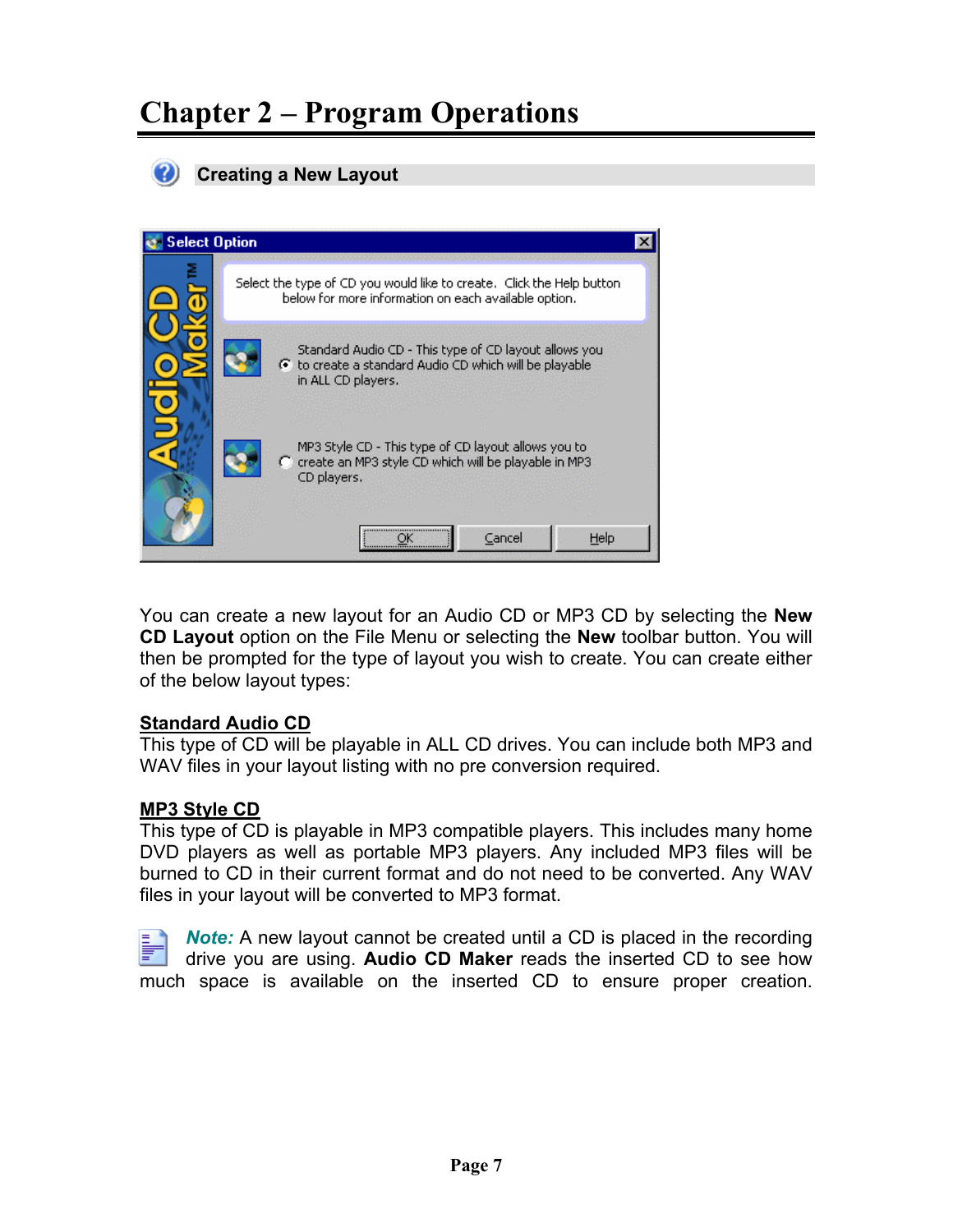#### <span id="page-7-0"></span>**Opening an Existing Layout**

You can open an existing layout that you have saved previously by choosing the **Open** toolbar button or the **Open CD Layout** option on the File Menu.

On this screen you will see each saved layout listed with the layout name, the number of tracks, the total time or size for the layout and the layout type. Simply select a layout here and click OK to open the layout. You can also delete an existing layout on this screen by choosing the layout you wish to delete and choosing the Delete button.

| <b>■ Open CD Layout</b> |             |              |          |                          | ⊠ |
|-------------------------|-------------|--------------|----------|--------------------------|---|
| 홑                       | Layout Name | Tracks       |          | Time/Size   Layout Style |   |
| o                       | Rock CD     | $\mathbf{8}$ | 37:32:00 | Audio                    |   |
|                         |             |              |          |                          |   |
|                         |             |              |          |                          |   |
|                         |             |              |          |                          |   |
|                         |             |              |          |                          |   |
|                         |             |              |          |                          |   |
| ٠                       |             |              |          |                          |   |
|                         |             |              |          |                          |   |
|                         |             |              |          |                          |   |
|                         |             |              |          |                          |   |
|                         | Delete      | QK           | Cancel   | Help                     |   |

#### **Adding Tracks to Your Layout**

Once you have decided the type of CD you wish to create, you can then add existing audio files to your layout. Choose the **Add Audio Files** option on the Actions Menu or click the **Add Audio Files** toolbar button.

You are then presented with the File Selection screen, this screen allows you to browse to a location on your hard drive to find audio files. To find a certain folder, follow the steps below:

- **(1)** Click the + sign next to My Computer on the left hand pane.
- **(2)** Click the + sign next to your main drive (usually the C: drive).
- **(3)** Find the folder or sub folder you want to select files from.
- **(4)** Highlight that folder by selecting it.
- **(5)** Audio files that can be selected will be listed on the right.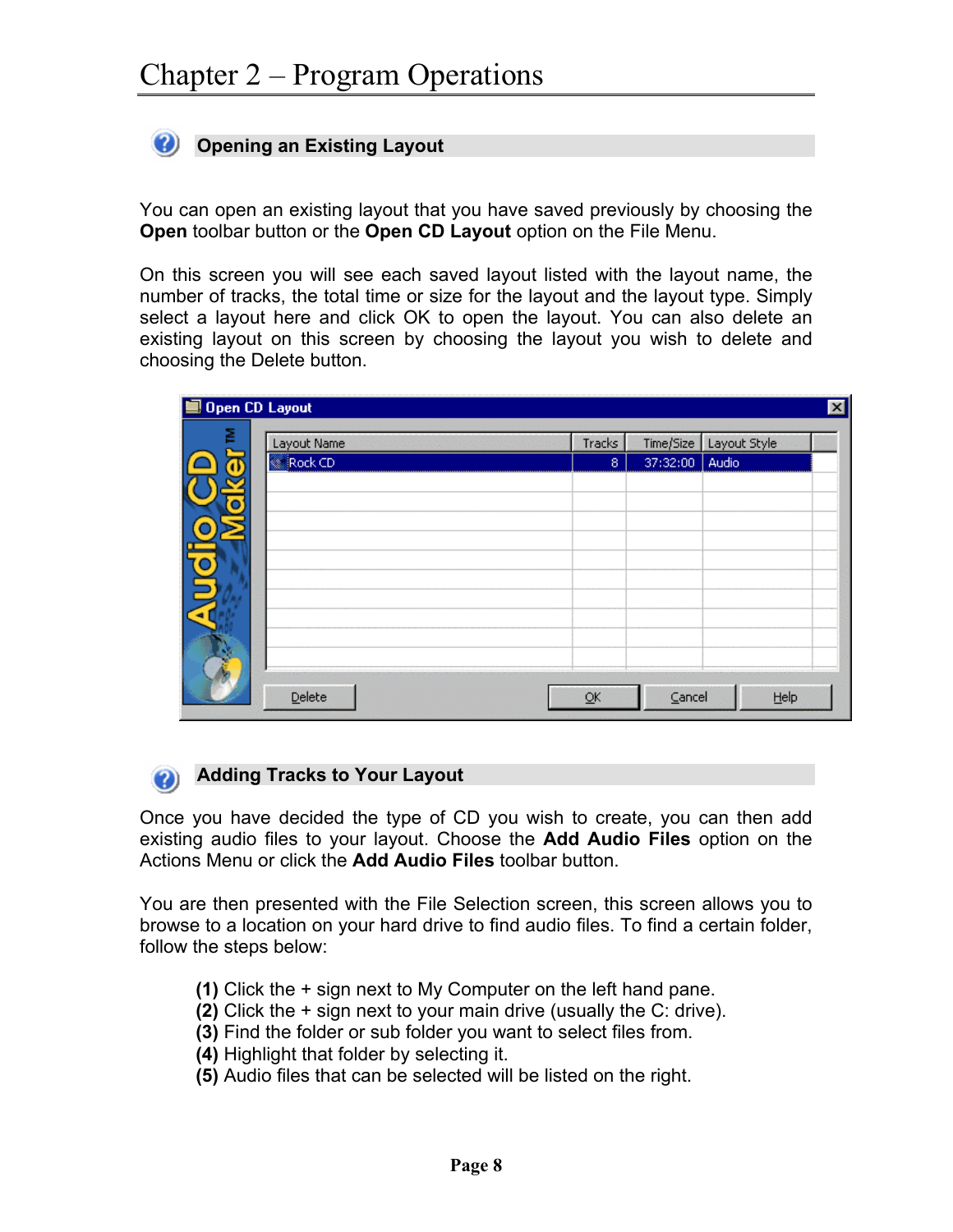P)

*Note:* When you are creating an Audio style CD, both MP3 and WAV files will be shown and can be selected. When you are creating an MP3 style CD, only MP3 files will be shown within the selected folder.

To add files to your layout, simply place a check mark beside the files you want to add by clicking the square box next to the listed file. You can also use the **Check All** or **Clear All** options for files that are listed.

Once you have checked the files you wish to add to your layout, click the **Add Checked** button. The selected files will be added to your currently open layout.

| <b>File Selection</b>       |                                                   |              |
|-----------------------------|---------------------------------------------------|--------------|
| <b>HTMLHelp</b>             | File Name                                         | File Size    |
| Incomplete                  | ✔ 400 02 Weezer - The Green Album - 03 - Hash Pip | 4,456,961 KB |
| Ingava<br>$\overline{+}$    | ☑ 4003 BLINK182 - The Rock Show.mp3               | 4,027,186 KB |
| Jim                         | ▽ 400 04 Incubus - Dive.mp3                       | 4,686,677 KB |
| <b>cod</b> s                | ✔ 105 Tantric - Break Down.mp3                    | 4,562,127KB  |
| Lynns Backup                | ▽ 4006 tool - lateralus - 05 - schism .mp3        | 8,720,460 KB |
| Mabry<br>田<br>McAfee Images | ☑ 4007 Linkin Park - Crawling.mp3                 | 4,179,968 KB |
| MediaPackageFile:           | √4008 Limp Bizkit - My Way.mp3                    | 4,368,384 KB |
| Mmoddax<br>曱                | 기4009 Saliva - Your Disease.mp3                   | 5,711,540 KB |
| MP3 Files<br>曱              | ▽④ 11 U2 - Elevation.mp3                          | 3,630,784 KB |
| My Documents                | √4) 12 Depeche Mode -01- Dream On.mp3             | 6,254,787 KB |
| My Download Files)          | ☑ 13 Sum 41 - Fat Lip.mp3                         | 2,852,989 KB |
| My Music                    | ✔ 4) 14 American Hi-Fi - Flavor of the Week.mp3   | 4,598,724 KB |
| MYOBold                     | ✔ 4) 17 Nine Inch Nails - Deep (Tomb Raider Soun  | 3,452,342 KB |
| Nedtree                     | ✔ 40 18 The Cult-Rise.mp3                         | 3,297,408 KB |
| Old Code - Other S<br>圧     | ▽ ④ 19 311 - From Chaos - 03 - You Wouldn't Beli  | 5,310,365 KB |
| PegasusSoftware<br>曱        |                                                   |              |
| Plus9<br>曱                  | Check All                                         |              |
| Premier2<br><b>F</b>        | Add Checked<br>Cancel<br>Clear All                | Help         |
| 15 Files, 66.86 MB          |                                                   |              |

*Note:* Tracks recorded to an MP3 style CD cannot be any longer than 64 characters. If the MP3 file name is longer than this, Audio CD Maker will automatically change the name of the file to be this length when adding it into the recording queue. You will not see the name change reflected on the layout screen, but the name will be changed on the finished CD.

*Note:* When creating an MP3 style CD layout, regardless of the CD Folder value for any of the files, you cannot add files of the same name to your layout listing. If you try to add duplicate named tracks to your layout, only the first track will be added.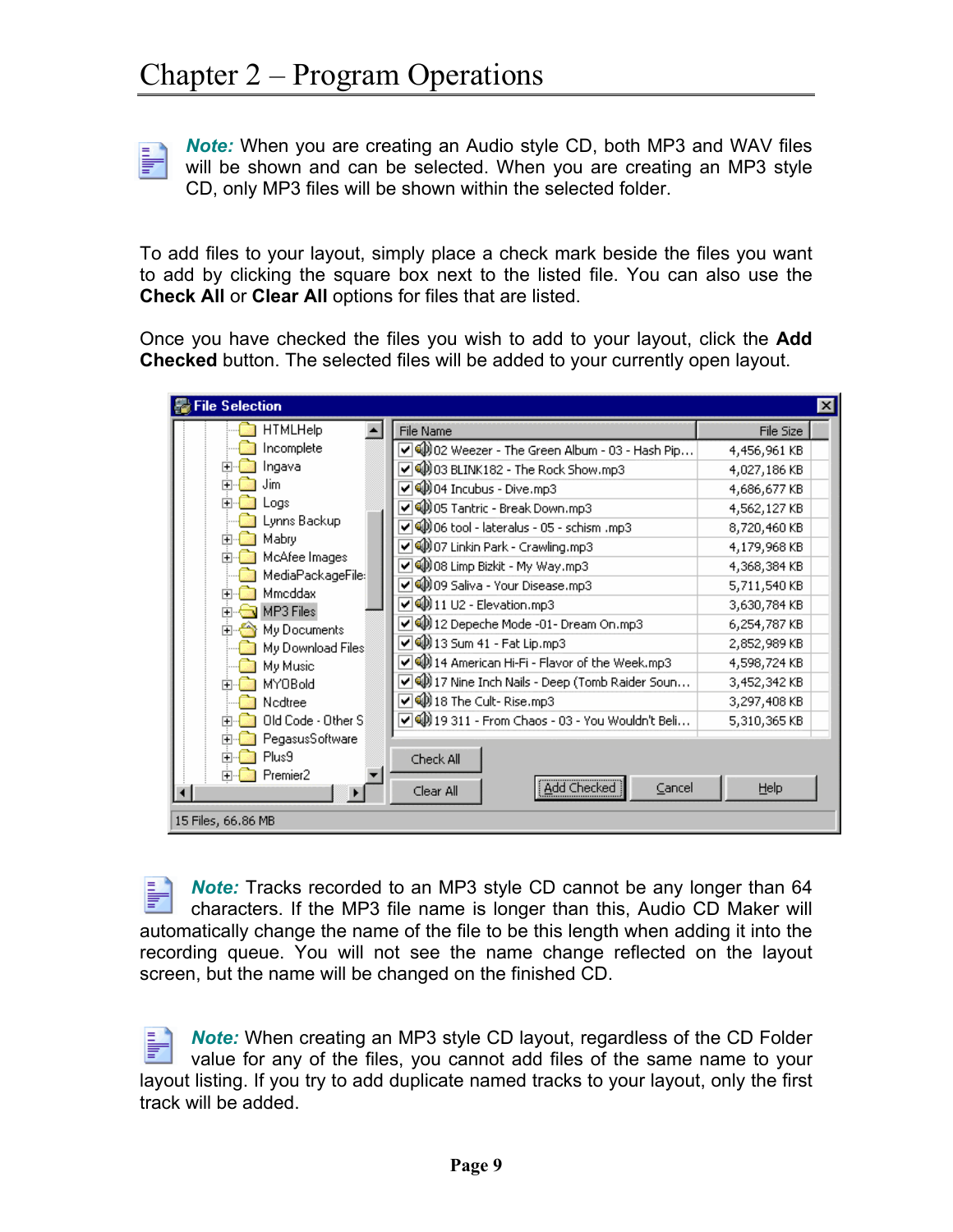**Searching For Audio Tracks** 

#### <span id="page-9-0"></span>**Drag & Drop**

Alternatively, you can drag and drop audio files to an open layout or a new layout from Windows Explorer if you do not wish to use the File Selection screen to add audio files.

When creating an Audio style CD, you can drag and drop MP3 and WAV format files to your open layout. When creating an MP3 style CD, only MP3 files can be dropped into your layout.

**Note:** If you wish to add existing tracks from another audio CD, you will need to "rip" these tracks from the CD and save them to your hard drive in order to add them to a CD layout. You can "rip" these tracks with Audio CD Ripper (see page 4), a Freeware program distributed by AVANTRIX.

|   | Search for Audio Files                                                          |             |                  | ×              |
|---|---------------------------------------------------------------------------------|-------------|------------------|----------------|
| 졷 | Name                                                                            | Type        | Size:            | Path           |
|   | ▽ 400 01 Staind - It's Been Awhile .mp3                                         | MP3         | 6,387,206 Bytes  | C:\MP3 Files\  |
|   | ☑ 40 02 Weezer - The Green Album - 03 - Hash Pipe.mp3                           | MP3         | 4,456,961 Bytes  | C:\MP3 Files\  |
|   | ✔ 40 10 Dave Matthews Band - The Space Between.mp3                              | MP3         | 4,876,288 Bytes  | C:\MP3 Files\  |
|   | ✔ 4) I've Been Waiting For You.MP3                                              | MP3         | 1,076,270 Bytes  | C:\Program Fi  |
|   | V 4) Madonna - Music, Hey Mr. Dj.mp3                                            | MP3         | 5,395,563 Bytes  | C:\MP3 Files\  |
|   | ▽ 4) Madonna - 07 - Don't Tell Me.mp3                                           | MP3         | 6,769,185 Bytes  | C:\MP3 Files\  |
|   | ✔ 10 Madonna - American Pie.mp3                                                 | MP3         | 8,749,056 Bytes  | C:\MP3 Files\  |
|   | √ 4) Madonna - Beautiful Stranger.mp3                                           | MP3         | 6,276,404 Bytes  | C:\MP3 Files\  |
| ₹ | √ @D Madonna - Music 08 - What It Feels Like For A Girl.mp3                     | MP3         | 6,848,180 Bytes  | C:\MP3 Files\l |
|   | √ 4) Madonna - The Power of Good-Bye.mp3                                        | MP3         | 4,038,656 Bytes  | C:\MP3 Files\  |
|   | ✔ 4) Madonna Ray Of Light.mp3                                                   | MP3         | 5,119,184 Bytes  | C:\MP3 Files\  |
|   | $\blacktriangledown$ (4) Rage Against The Machine - Renegades - 01 - Microphone | MP3         | 7,323,418 Bytes  | C:\MP3 Files\  |
|   | V 4) Rage Against The Machine - Renegades - 02 - Pistol Grip P                  | MP3         | 4,756,191 Bytes  | C:\MP3 Files\  |
|   | $\sqrt{\mathbb{Q}}$ ) Rage Against The Machine - Renegades - 03 - Kick Out The  | MP3         | 4,597,193 Bytes  | C:\MP3 Files\  |
|   | ✔ 4) Rage Against the Machine - Renegades of Funk.mp3                           | MP3         | 5,622,515 Bytes  | C:\MP3 Files\  |
|   | V 4) Rage Against The Machine -Renagades-05 - Beautiful Worl                    | MP3         | 3,720,168 Bytes  | C:\MP3 Files\  |
|   | √ 40 Some Women's Cry (Reprise).MP3                                             | MP3         | 724,282 Bytes    | C:\Program F   |
|   |                                                                                 |             |                  |                |
|   | MP3 Files                                                                       |             | Start Search Now |                |
|   | Check All<br>Clear All                                                          | Add Checked | $C$ lose         | Help           |

You can search for Audio tracks on your system by using the **Search** option on the Actions Menu or by selecting the **Search** toolbar button. This allows you to search your system for tracks to add to your currently open layout.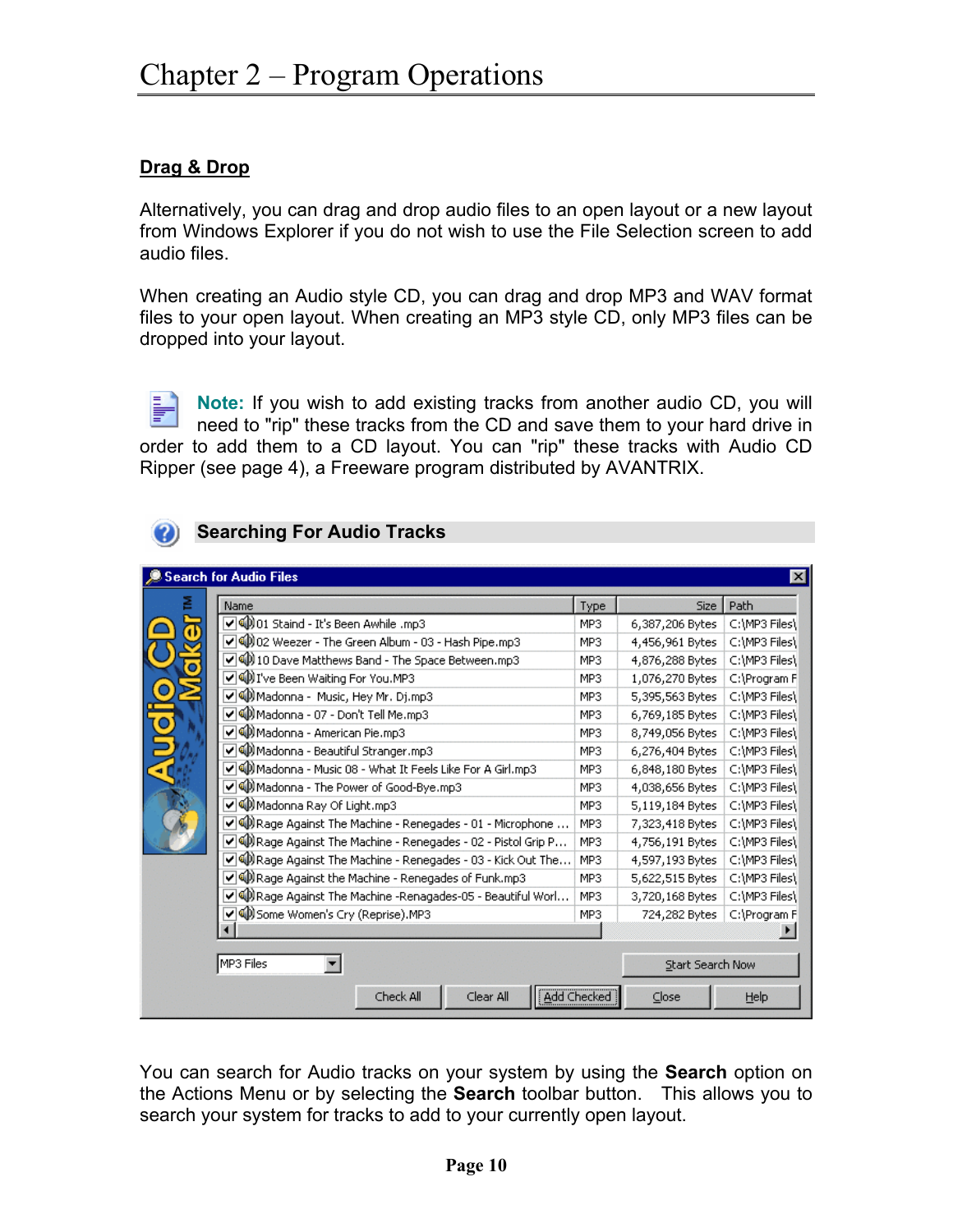<span id="page-10-0"></span>You can define what type of Audio files to search from by using the drop down box on the bottom left hand corner of the screen. You can search for MP3 files, WAV files, or ALL Audio files (WAV & MP3).

| a sa salah sa |  |
|---------------|--|
|               |  |
|               |  |
|               |  |
|               |  |
|               |  |

*Note:* When you are creating an MP3 style CD, the search will automatically default to MP3 files only.

Click the **Start Search Now** button to begin searching for Audio files on your system. Once the search has begun, the **Start Search Now** button defaults to **Stop Search**. You can stop the search at any time by clicking this button again.

The search will be performed over all available hard drives on your system. When the search is complete, you will see a list of Audio files available on your system. Check which files you wish to add to the currently open layout by placing a check in the box beside the file or use the **Check All** button to check all of the found files.

To add the checked items to your layout, select the **Add Checked** button.

*Note:* Only one copy of duplicate named tracks will be added to your layout when you choose to add checked items.



If you are creating an MP3 style CD, you can define a folder for the MP3 files to be stored in on the CD when it is created.

You will notice when creating this type of CD, that the column headers at the top of your layout listing have an additional header called CD Folder. The **CD Folder** toolbar button is also enabled as well as the **CD Folder** option on Actions Menu (when there are tracks in your listing).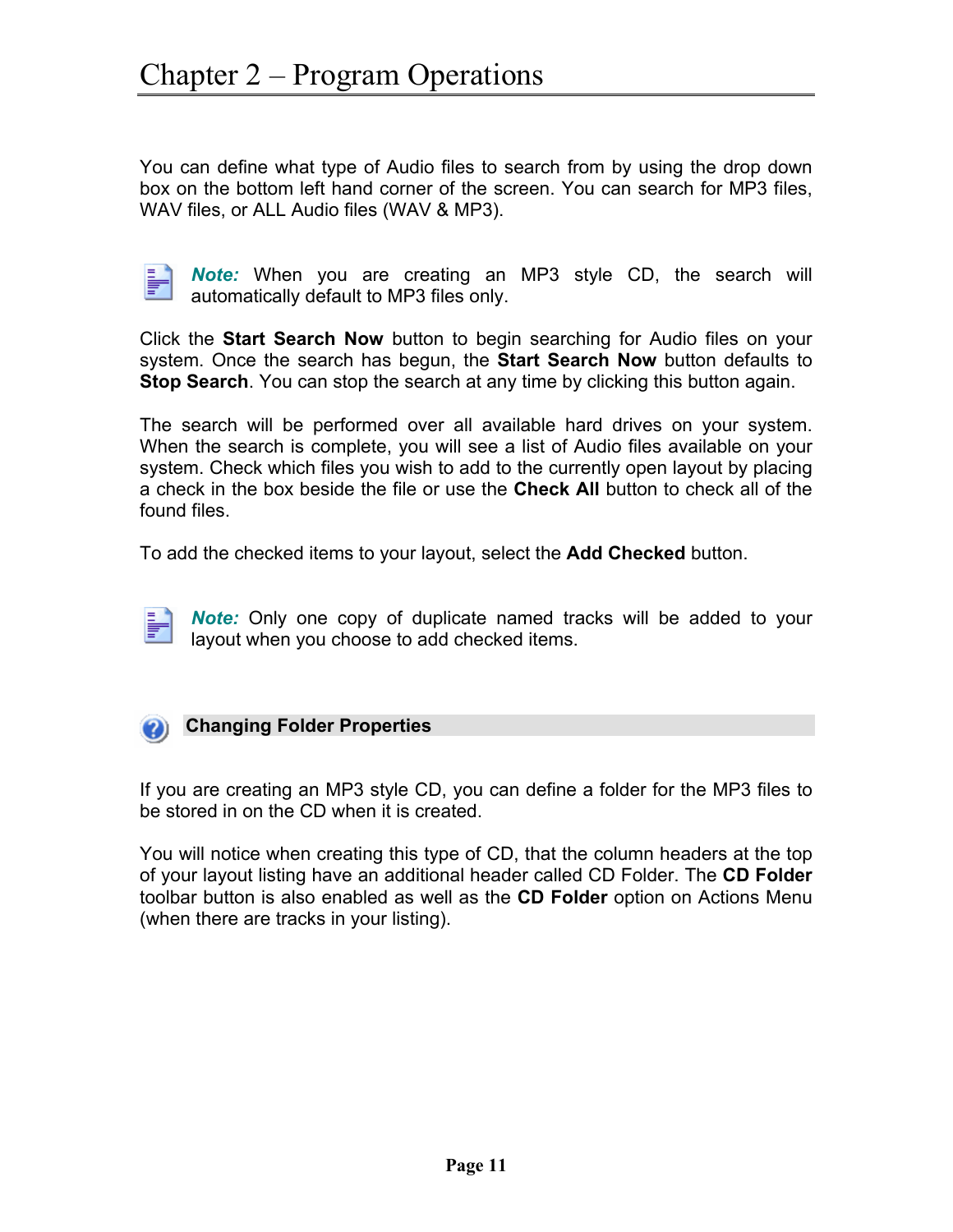## Chapter 2 – Program Operations

| <b>MP3 CD Folder</b> |                                                                                                                                            |
|----------------------|--------------------------------------------------------------------------------------------------------------------------------------------|
|                      | Here you can select a folder for the MP3 file(s) to be placed in, that<br>already exists or you can create a new folder for the MP3 files. |
|                      |                                                                                                                                            |
|                      | New Folder:                                                                                                                                |
|                      | Rock Tracks                                                                                                                                |
|                      | Select tracks you want to apply this folder to:                                                                                            |
|                      | <b>Track Name</b>                                                                                                                          |
|                      | 01 Staind - It's Been Awhile .mp3<br>02 Weezer - The Green Album - 03 - Hash Pipe.mp3 &                                                    |
|                      | 03 BLINK182 - The Rock Show.mp3                                                                                                            |
|                      | 404 Incubus - Dive.mp3                                                                                                                     |
|                      | 4)05 Tantric - Break Down.mp3                                                                                                              |
|                      | (D) 06 tool - lateralus - 05 - schism .mp3                                                                                                 |
|                      | 4007 Linkin Park - Crawling.mp3                                                                                                            |
|                      | 4)08 Limp Bizkit - My Way.mp3                                                                                                              |
|                      |                                                                                                                                            |
|                      | Cancel<br>Help<br>OK                                                                                                                       |

*Important:* Some MP3 players do not support folders on the CD. See your MP3 player manual to ensure your player supports folders.

On the CD folder screen, you can select from existing CD folders you have already assigned to other tracks by using the drop down box or enter a new folder name.

Once you have selected an existing folder or entered a new folder name, select the files you would like to apply the folder to from within the file list. Multiple files can be selected by using your Shift or Ctrl keyboard keys. Click OK to apply the folder to the selected tracks.

*Note:* If you wish to remove the assigned to any track, you can select No Folder from the drop down list, then select the tracks you wish to reset to No Folder and then click OK to apply the change.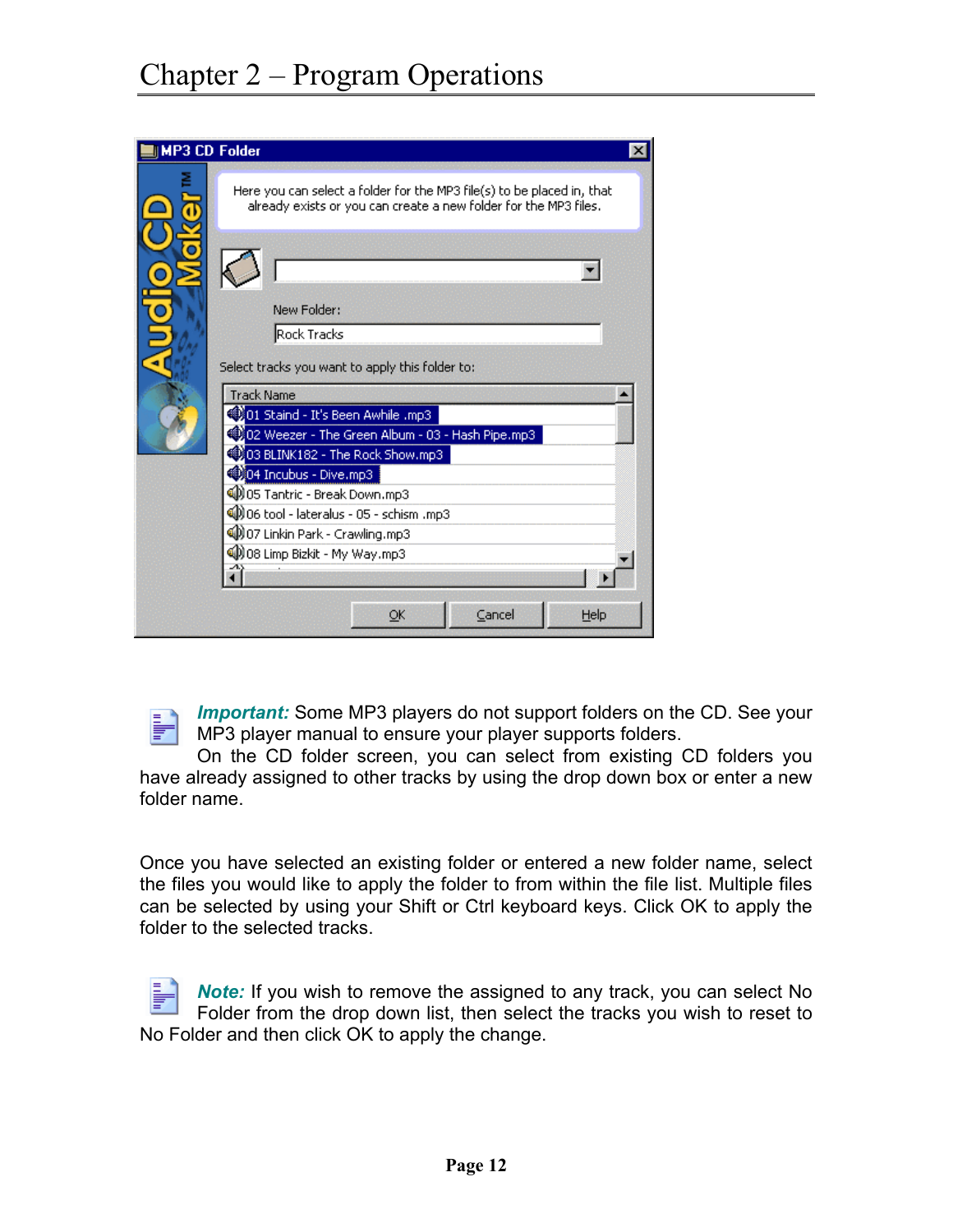<span id="page-12-0"></span>

#### **Changing Your CD Layout**

| <b>All Save CD Layout</b> |                                                                                                                                         |  |
|---------------------------|-----------------------------------------------------------------------------------------------------------------------------------------|--|
|                           | This screen allows you to save the current CD Layout,The CD Layout<br>will be saved in the Layouts sub folder and can be opened easily. |  |
|                           | <b>Layout Name:</b><br>My Rock CD                                                                                                       |  |
|                           | Note: If a layout by the same name already exists, you will be<br>prompted to overwrite the existing layout or not.                     |  |
|                           | Cancel<br>Help                                                                                                                          |  |

Once you have added audio files to your CD layout, you can save the layout for further use if you wish. A CD layout does not need to be saved if you only wish to use the layout once.

To save your currently open layout, select the **Save** option on the File Menu. If this is the first time saving the layout, you will be presented with the above dialog. Simply enter the name you want to save the layout as. If you have saved the layout already, **Audio CD Maker** will simply save the changes to the already saved layout when you choose this option.

You can also choose the **Save As** option on the File Menu to save the layout using a different name if you wish.

Your layout will be saved with the .acdl extension in the layouts sub folder underneath the main **Audio CD Maker** folder. At any time, you can choose the **Open Layout** option on the File Menu or the **Open** toolbar button to open your saved layout.



*Note:* If a layout by the same name already exists, **Audio CD Maker** will ask you if you wish to overwrite the existing layout.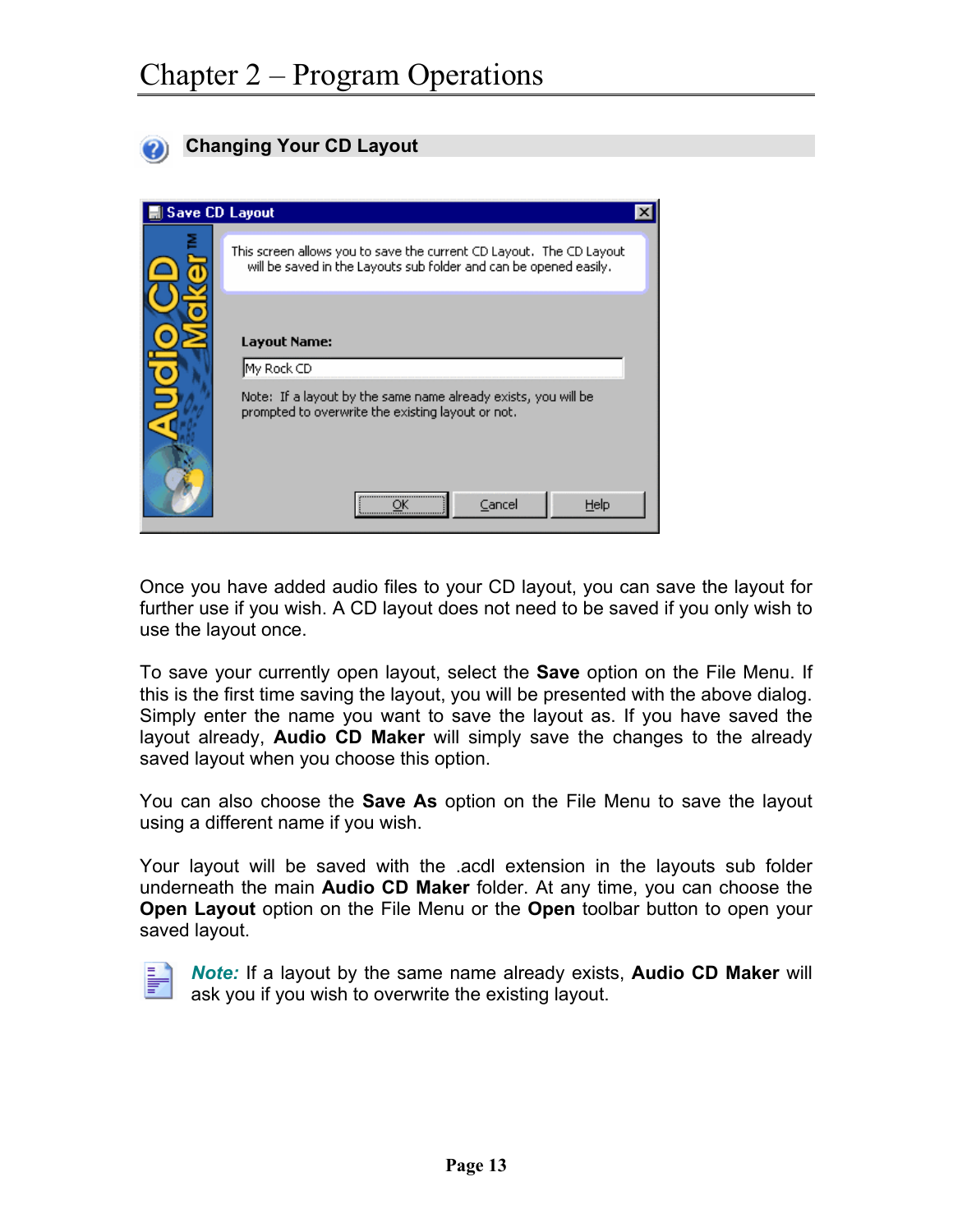<span id="page-13-0"></span>

#### **Removing Tracks From Your Layout**

If you wish to remove an audio track from your currently open layout, simply select the track to remove and choose the **Delete** option on the Actions Menu or the **Delete** toolbar button.

**Audio CD Maker** will confirm as to the removal of the selected track. If you answer OK to the confirmation, the track will be removed from your listing. The track time and size will also be subtracted from the total time and size of your layout on the **Audio CD Maker** status bar.

#### **Rearranging Tracks in Your Layout**

| <b>Audio CD Maker</b>                                  |                                                                         |              |
|--------------------------------------------------------|-------------------------------------------------------------------------|--------------|
| File Actions Tools Help                                |                                                                         |              |
| □ New □ Open                                           | Add Audio Files   O CD Folder @ Delete   Q, Record CD   27 Help         |              |
| <b>Track Name</b>                                      | <b>Track Location</b>                                                   | Track Size   |
| 13 (D) O1 Staind - It's Been Awhile                    | C:\MP3 Files\                                                           | 6,387,206 KB |
| 4002 Weezer - The Green Album - 03 - Hash Pipe.mp3     | C:\MP3 Files\                                                           | 4,456,961 KB |
| 4) 03 BLINK182 - The Rock Show.mp3                     | C:\MP3 Files\                                                           | 4,027,186 KB |
| 4004 Incubus - Dive.mp3                                | C:\MP3 Files\                                                           | 4,686,677 KB |
| 405 Tantric - Break Down.mp3<br>Ê                      | C:\MP3 Files\                                                           | 4,562,127 KB |
| OD 06 tool - lateralus - 05 - schism .mp3              | C:\MP3 Files\                                                           | 8,720,460 KB |
| 4007 Linkin Park - Crawling.mp3                        | C:\MP3 Files\                                                           | 4,179,968 KB |
| 4)08 Limp Bizkit - My Way.mp3                          | C:\MP3 Files\                                                           | 4,368,384 KB |
| 40 09 Saliva - Your Disease.mp3                        | C:\MP3 Files\                                                           | 5,711,540 KB |
| 40 10 Dave Matthews Band - The Space Between.mp3       | C:\MP3 Files\                                                           | 4,876,288 KB |
| 11 U2 - Elevation.mp3                                  | C:\MP3 Files\                                                           | 3,630,784 KB |
| 4) 12 Depeche Mode -01- Dream On.mp3                   | C:\MP3 Files\                                                           | 6,254,787 KB |
| 4) 13 Sum 41 - Fat Lip.mp3                             | C:\MP3 Files\                                                           | 2,852,989 KB |
| 4) 14 American Hi-Fi - Flavor of the Week.mp3          | C:\MP3 Files\                                                           | 4,598,724 KB |
| 40) 17 Nine Inch Nails - Deep (Tomb Raider Soundtrack) | C:\MP3 Files\                                                           | 3,452,342 KB |
| 4) 18 The Cult-Rise.mp3                                | C:\MP3 Files\                                                           | 3,297,408 KB |
| @D 19 311 - From Chaos - 03 - You Wouldn't Believe.mp3 | C:\MP3 Files\                                                           | 5,310,365 KB |
|                                                        |                                                                         |              |
|                                                        |                                                                         |              |
|                                                        |                                                                         |              |
| MP3 Data CD (JOLIET)                                   | Layout Size: 144.47 MB - Disc Size: 702.83 MB   SONY CD-RW CRX1611 (D:) |              |

Tracks in your layout will be recorded to CD in the order they are listed. You can easily rearrange tracks by dragging them to a new location. Simply click on the track you want to move and hold down your mouse, while dragging the track to a new location. The track you are moving will be highlighted in red.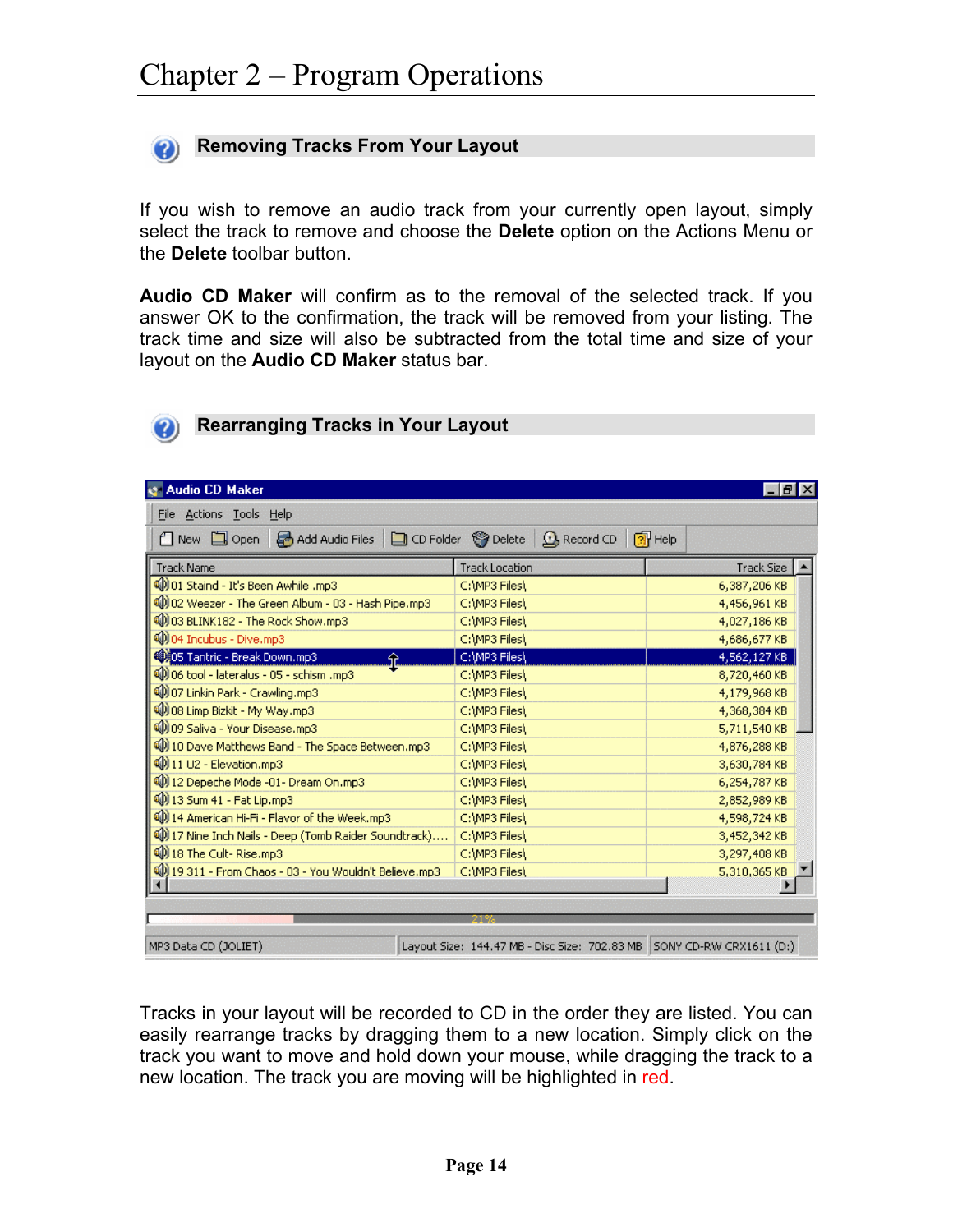<span id="page-14-0"></span>

When you have chosen to create an MP3 style CD layout, you also have the option of creating an ISO image of that layout for later burning.

An ISO image is essentially an image of the MP3 style CD in a single file for later burning.

| <b>Create ISO Image</b> |                                                                                                                |
|-------------------------|----------------------------------------------------------------------------------------------------------------|
|                         | This option allows you to create an ISO image of the currently created<br>MP3 CD Layout to later burn to disc. |
|                         | <b>Image Location, Name &amp; Label</b>                                                                        |
|                         | C:\Temp\New CD.iso                                                                                             |
|                         | Volume Label:                                                                                                  |
|                         | My New CD                                                                                                      |
|                         | <b>Image Creation Status</b>                                                                                   |
|                         | $0\%$                                                                                                          |
|                         | <br>$C$ lose<br>Help<br>Create Image                                                                           |

The ISO image creation screen allows you to define a name and location for the ISO image, as well as set the volume label for that image.

The image will then be created as a single file that can be used to burn to CD later, by choosing the Write ISO Image (see page 16) option on the File Menu.



This option allows you to select a created ISO image from a previous session to burn to CD. To create an ISO image, see Creating an ISO Image (see above). When you select this option, you will be presented with the browse for file dialog, allowing you to find the ISO image you wish to record to CD.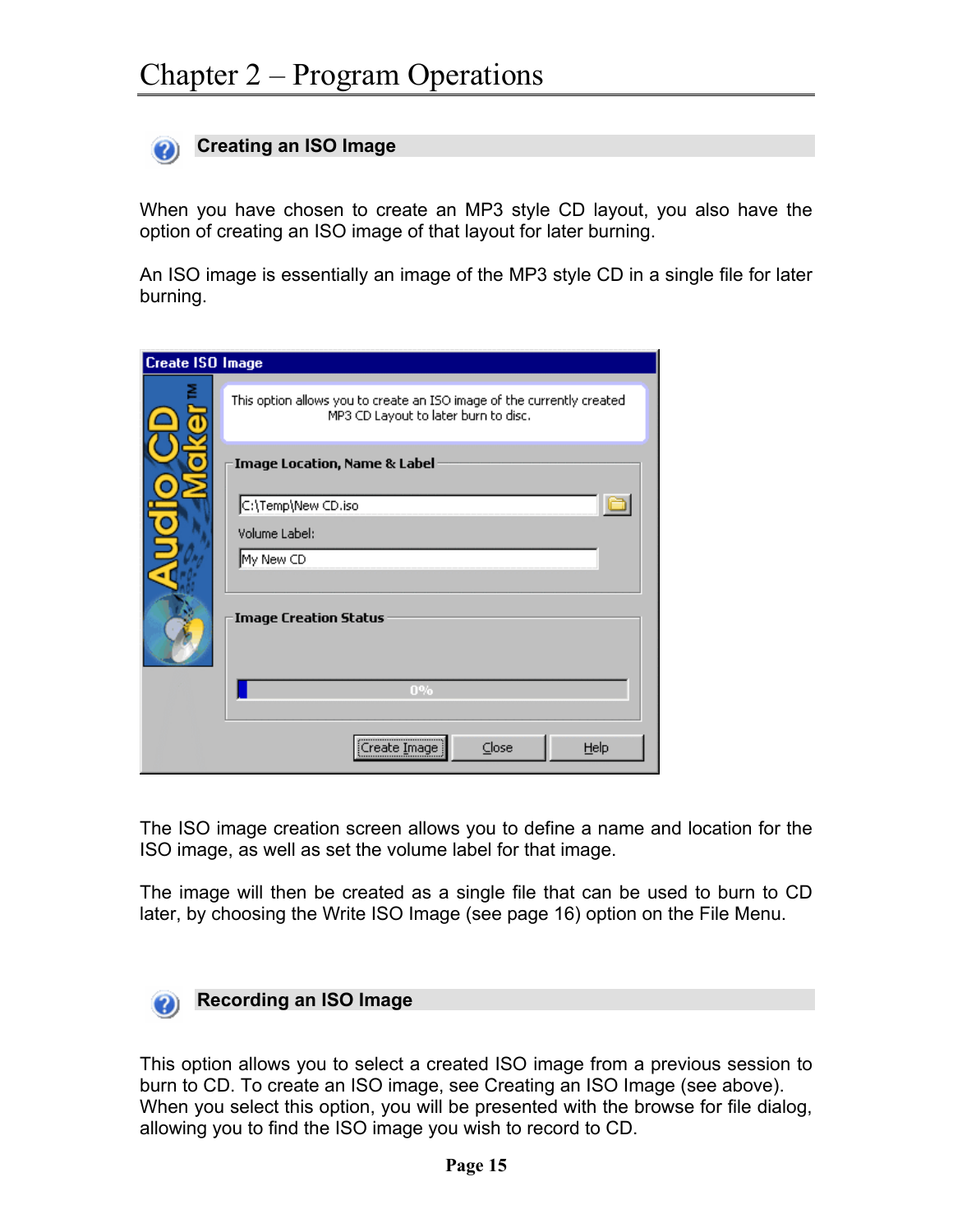<span id="page-15-0"></span>Once you have selected an existing ISO image, the CD creation will begin and that ISO image will be recorded to the currently inserted disc.



*Note:* When writing an existing ISO image to disc, the disc is automatically closed for further writing.



| <b>CD Creation Options</b><br>$\times$                                                                                                          |
|-------------------------------------------------------------------------------------------------------------------------------------------------|
| Select from the options below. Options that are not available do not<br>relate to the type of disc you are creating. Select Help for more info. |
| Write Options   Session Options                                                                                                                 |
| CD Creation Type                                                                                                                                |
| C Test Write Only                                                                                                                               |
| C Test Write & Create CD                                                                                                                        |
| C Create CD (No Test)                                                                                                                           |
| 봄<br>Number of Copies:<br> 1                                                                                                                    |
|                                                                                                                                                 |
| ,,,,,,,,,,,,,,,,,,,,,,,,,,,<br>Cancel<br>Help<br>ОK<br><del></del>                                                                              |

Once you have created the layout, added the audio tracks you want and arranged the tracks in the order you want them to appear on the CD, you are then ready to create your new CD.

Choose the **Record CD** toolbar button or select the **Record CD** option on the Actions Menu.

*Note:* If the **Record CD** option is dimmed out and is not available, this means you have not created a new layout or added any audio tracks to the layout for **Audio CD Maker** to use when creating a CD. See the Creating a New Layout (see page 7) section to create a CD layout.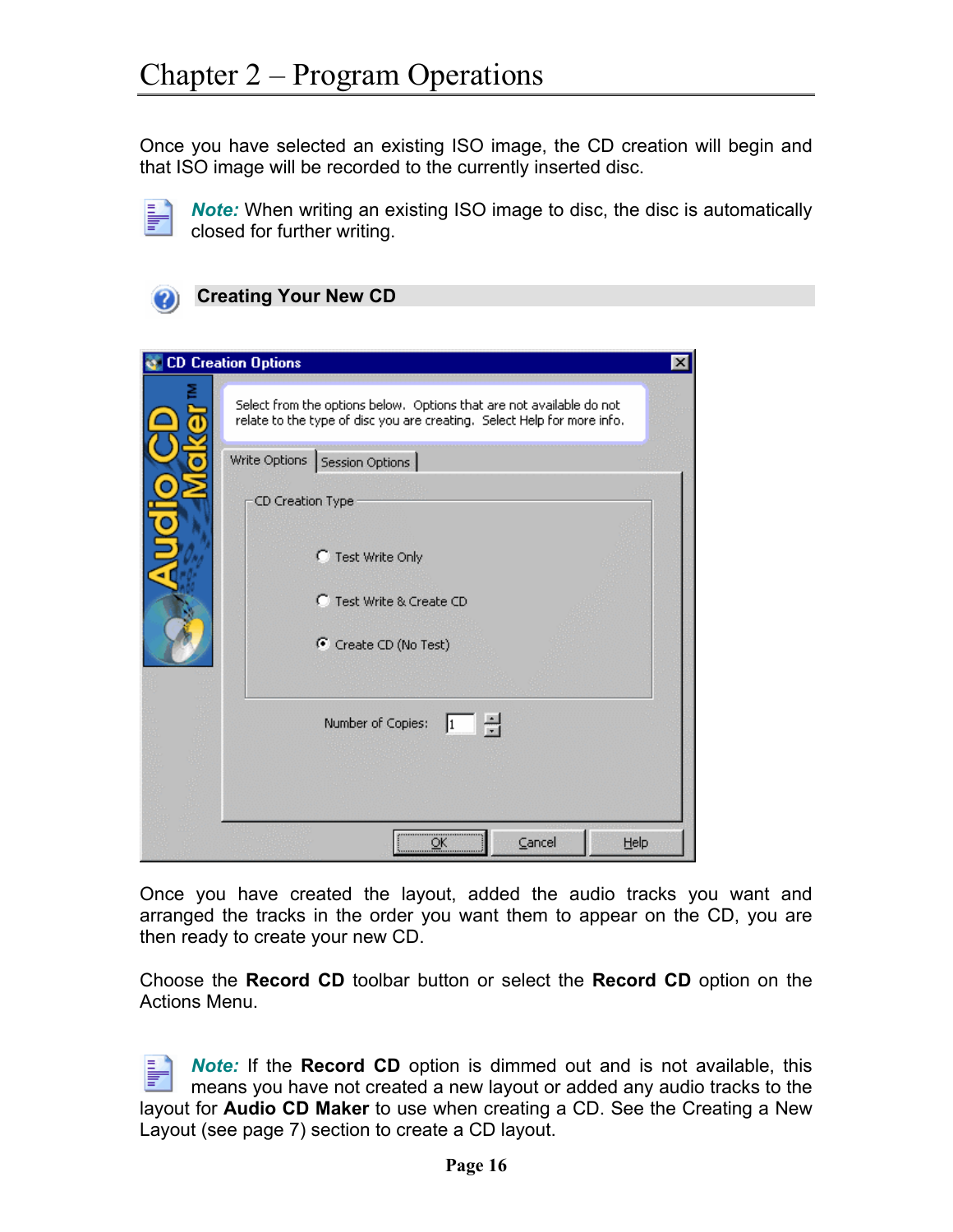You can then choose the CD creation options you wish.

#### **CD Creation Type**

*Test Write Only* - This option will test the creation of the current CD layout. The CD drive laser will never actually be turned on, so the inserted CD will not be written to at all.



*Note:* Regardless of the number of copies (see below) you choose to create, this Test Write Only operation will only be performed once.

*Test Write & Create CD* - This will test the creation of the current CD layout and then actually create the CD.



*Note:* If you choose to create more than one copy (see below) of the current CD layout, the test operation will only be performed once.

*Create CD (No Test)* - This will simply create the CD with no testing involved.

#### **Number of Copies**

Use the arrows to the right of the number of copies field to change the number of copies to more than one if you wish to create more copies.



*Note:* The maximum number of copies you can create is 20 at one time.

If you are creating an MP3 style CD, the lower portion of the Write Options will add the CD Volume Label field as well:

| Number of Copies:          |  |
|----------------------------|--|
| MP3 Style CD Volume Label: |  |
| INew MP3 CD                |  |

You can change this to read whatever you wish for an MP3 style CD. This is the volume label which will be shown for the MP3 style CD if it were inserted into your drive, within Windows Explorer for example.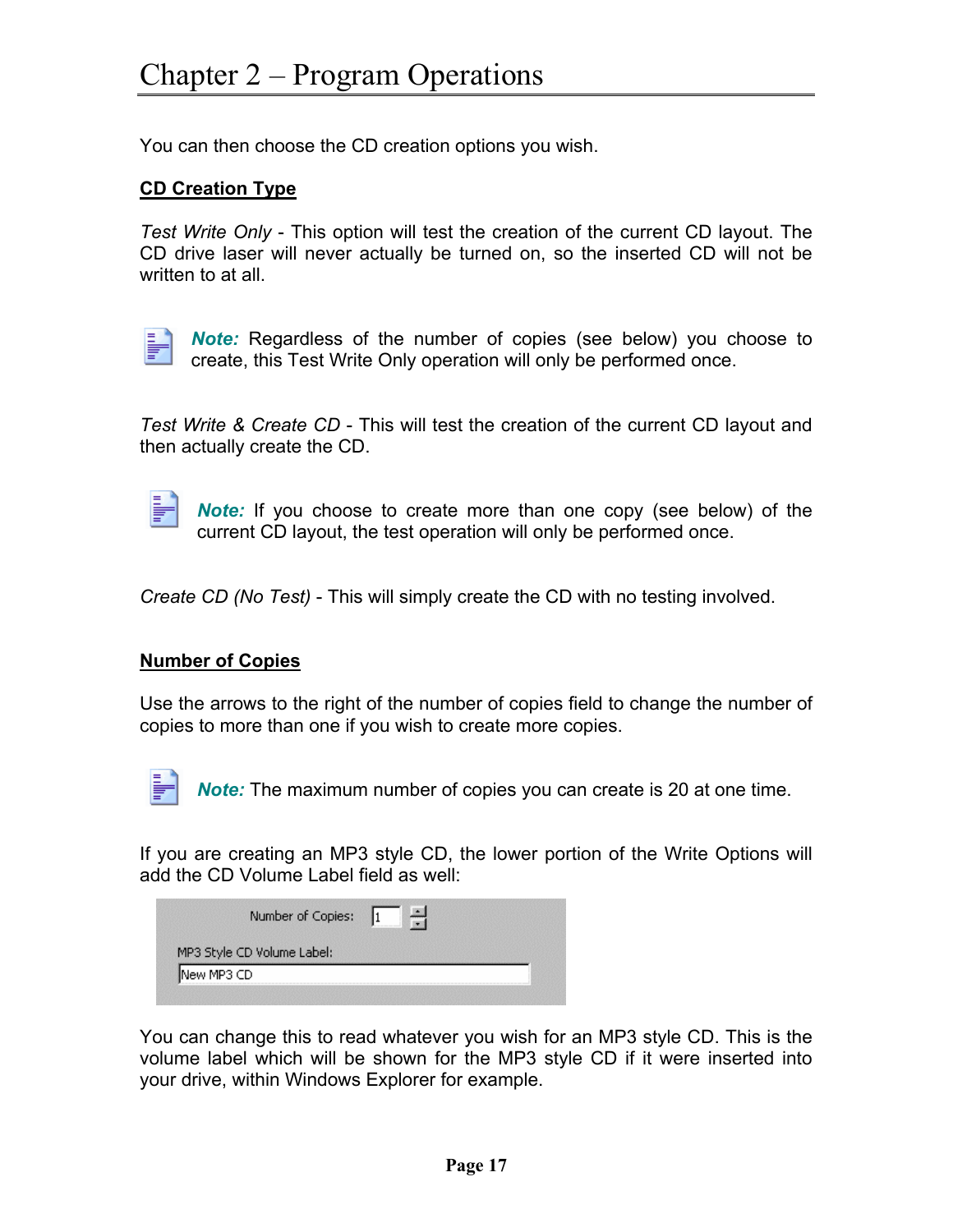Clicking the Session Options tab on top of the CD Creation Options screen will allow you to choose from certain session options, depending on the type of CD you are creating.

| <b>CD Creation Options</b>                                                                                                                                                                                       |
|------------------------------------------------------------------------------------------------------------------------------------------------------------------------------------------------------------------|
| Select from the options below,Options that are not available do not<br>relate to the type of disc you are creating. Select Help for more info.                                                                   |
| Session Options<br>Write Options                                                                                                                                                                                 |
| (Track-at-Once (Audio CD's Only)                                                                                                                                                                                 |
| Select this option if you want to add more audio tracks at a later time to<br>an audio CD. When you want to listen to the audio CD, choose the CD<br>Information option on the Tools Menu and choose Close Disc. |
| <b>G</b> Close Disc                                                                                                                                                                                              |
| This option will close the disc. No further data will be able to be added to<br>this disc.                                                                                                                       |
| C Close Session & Leave Disc Open (MP3 CD's Only)                                                                                                                                                                |
| Select this option if you want to close this session, but leave the disc open<br>so more files can be added at a later time.                                                                                     |
| Caching<br>Cache Audio/Data Track Information During Creation                                                                                                                                                    |
| <br>Cancel<br>Help<br>Ωk                                                                                                                                                                                         |

The above options describe themselves. Dimmed out options are not available, depending on the type of CD you are creating.

*Note:* If you are creating an MP3 style CD and you choose the Close Session & Leave Disc Open option, ensure that your MP3 player supports this type of disc. Some MP3 players only see the last session of the created disc when playing the CD back. If your MP3 player does not support multiple sessions, regardless of how many tracks you have burned to CD, the MP3 player will only see the last tracks that you recorded to CD during the last session.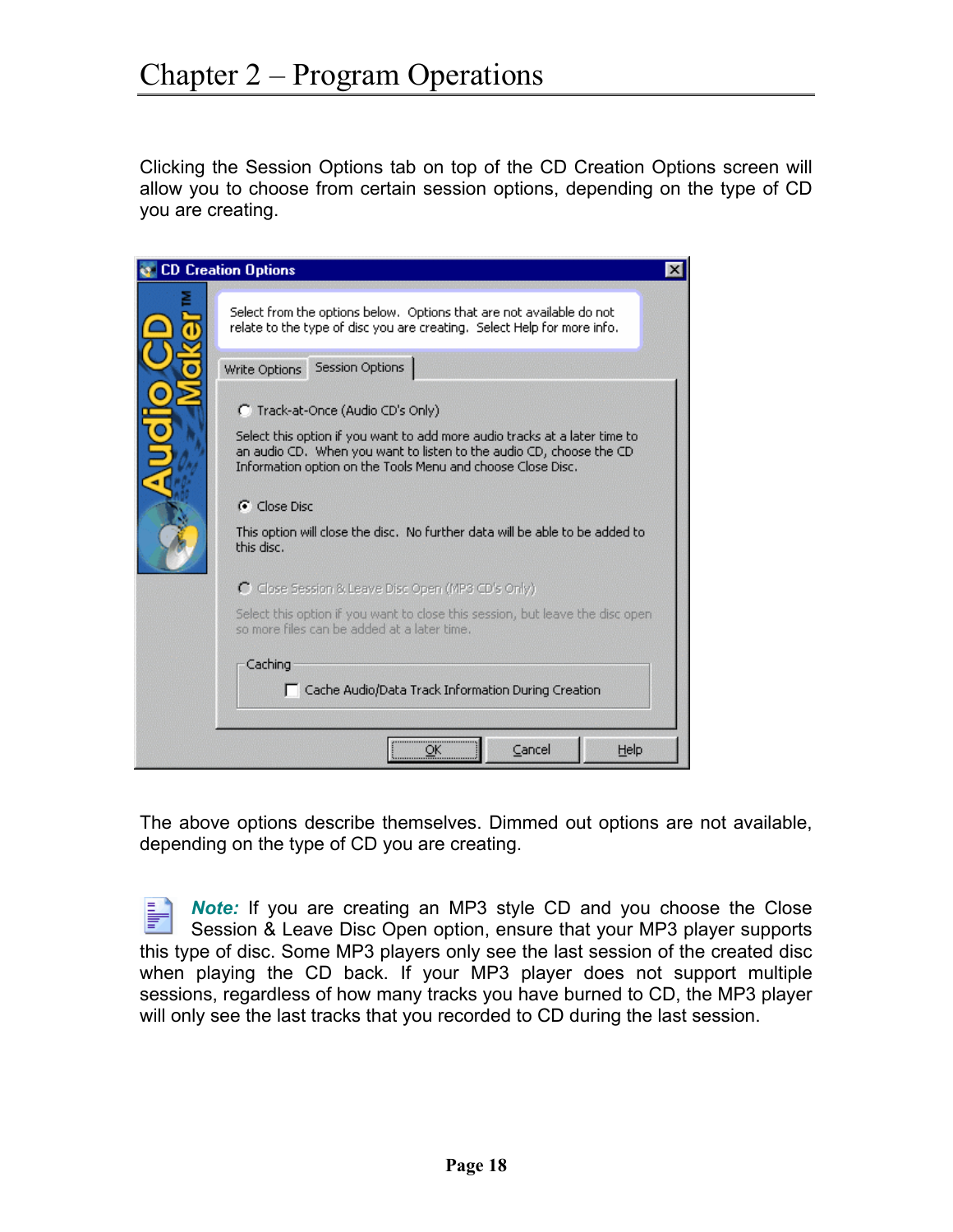#### **Caching**

The caching option allows you to tell **Audio CD Maker** to cache audio and data information in order to help in CD creation. If your CD drive is older or has a slower burn speed, then you may wish to use this option. This option should always be used if you are using files from over a network to ensure no problems with the read and write buffers during CD creation.

*Note:* The caching option requires more hard drive space and will slow down creation of the CD. We suggest you use this option if you are having CD creation problems or buffer problems, otherwise, you can leave this option off to increase CD creation time.

Once you have selected the appropriate options, click OK to begin CD creation. The CD creation status screen will keep you informed as to any caching progress, writing progress and overall progress of the operation.

Once the CD creation process is complete, you will be presented with the CD Done screen which informs you the process is complete and which type of CD you have created. The CD will then be ejected.

| <b>Record Operation</b> |                                                                                                                                                  |
|-------------------------|--------------------------------------------------------------------------------------------------------------------------------------------------|
|                         | The CD creation operation is now complete. For details on the<br>operation, see below.                                                           |
|                         | <b>Details</b><br>The created audio disc is ready to be played in any<br>standard CD player. No further tracks can be added to<br>this disc.<br> |

*Note:* If you are creating more than one copy of the CD, you will be prompted when the current CD is finished (it will be ejected) and asked to insert the next blank disc to continue the creation.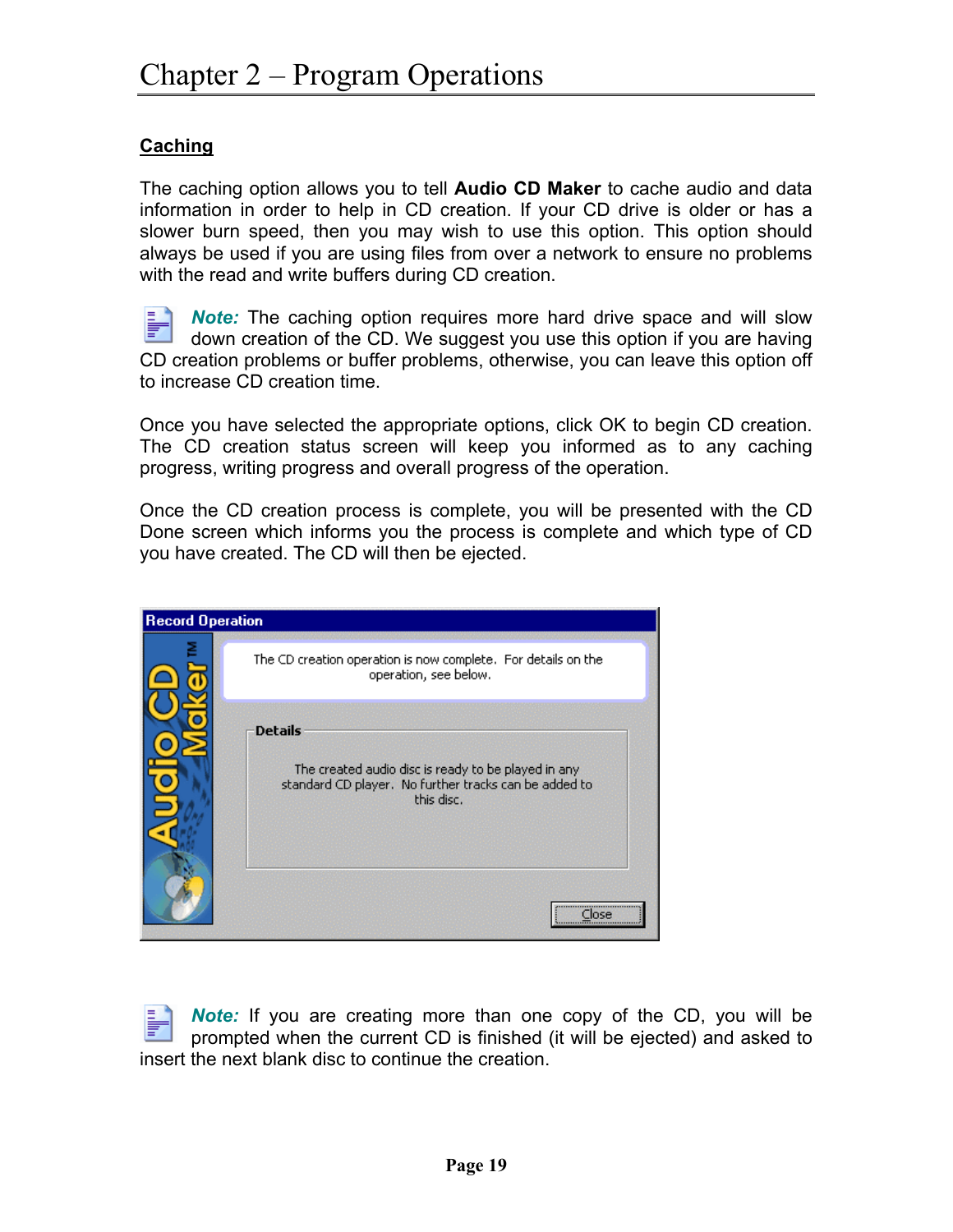<span id="page-19-0"></span>

| <b>Default Options</b> |                                                                                                                                                                                                                                              |  |
|------------------------|----------------------------------------------------------------------------------------------------------------------------------------------------------------------------------------------------------------------------------------------|--|
|                        | This screen allows you to set several default options for Audio CD<br>Maker to use. Select the Help button below for more information.                                                                                                       |  |
|                        | Use default Yellow color for background. Removing this<br>option will change the background color to White<br>ঢ়<br>Prompt when created layout has not been saved before<br>creating a new layout or when exiting<br>⊽<br><br>Cancel<br>Help |  |

Using the **Default Options** option on the Tools Menu, you can set several options for **Audio CD Maker**.

Removing the check mark from the first option will change the layout background color to white, otherwise the background will be the default yellow. The second option allows you to turn off save prompts within the program.

*Note:* Many users only use a layout once to create a CD, then they never F require the layout again. If you do not want **Audio CD Maker** to prompt you to save the layout when starting a new layout, opening a layout or exiting the program, simply remove the check mark from this option.

Select OK to save any option changes.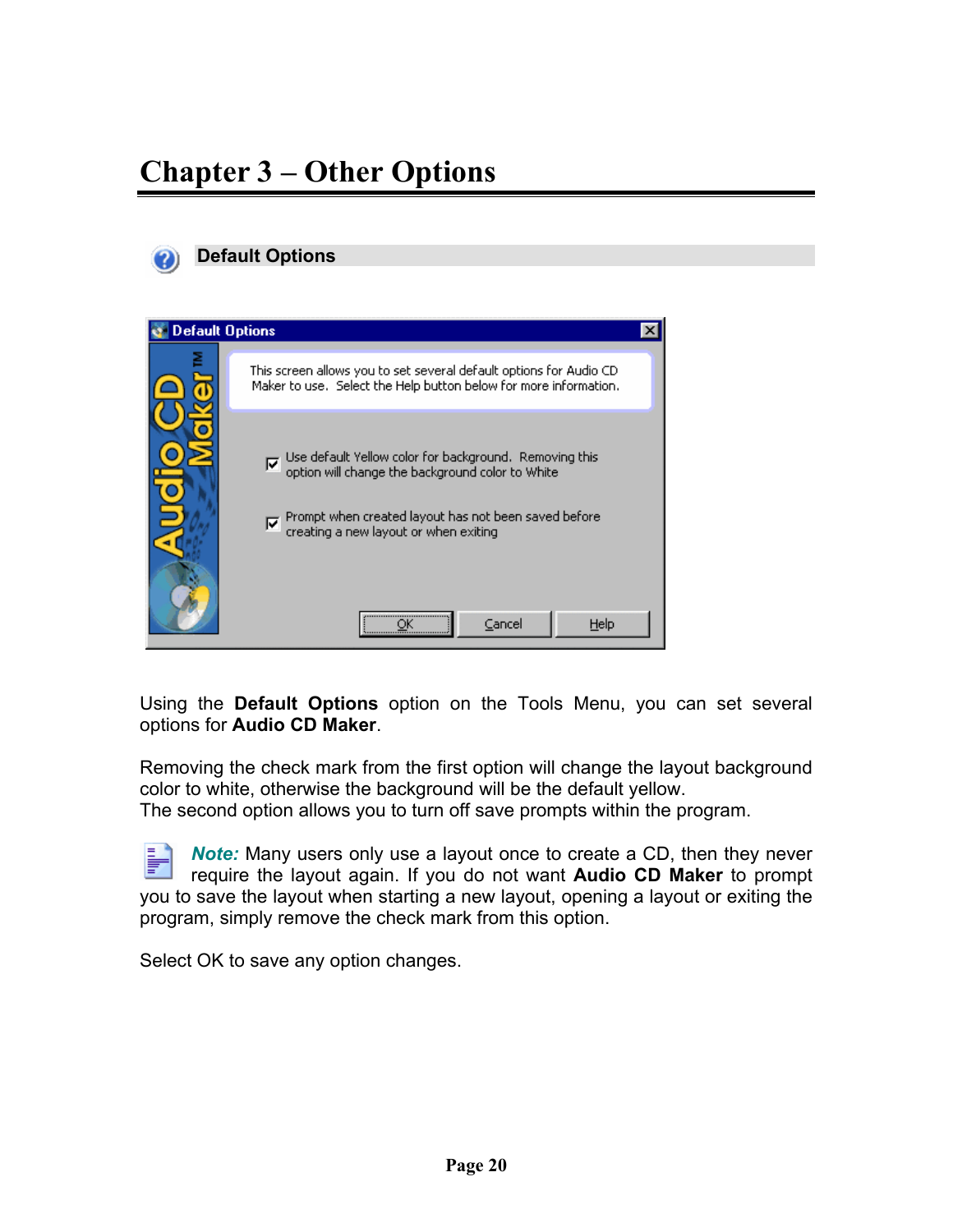<span id="page-20-0"></span>

|                 | <b>Erasing CDRW Disks</b>                                                                                                    |
|-----------------|------------------------------------------------------------------------------------------------------------------------------|
|                 |                                                                                                                              |
| <b>Erase CD</b> |                                                                                                                              |
|                 | This option allows you to erase a CDRW (rewritable disc). Select Help-<br>below for details on the type of erase operations. |
|                 | <b>Erase Type</b><br>← Quick Erase Operation<br>C Full Erase Operation                                                       |
|                 | <br>Cancel<br>Help                                                                                                           |

Select the **Erase CDRW Disc** option on the Tools Menu to erase the contents of a CDRW disc.

Here you can choose from the two available erase operations:

#### **Quick Erase Operation**

The operation will erase any existing files or folders on the inserted CDRW disc. This is the quickest way to erase the contents of a used CDRW disc.

#### **Full Erase Operation**

This operation erases ALL of the data burned to the inserted CDRW disc. This includes any contents, session information, etc.

*Note:* When using the Full Erase Operation, please note that this operation can take as long as 15 minutes on some drives. This operation can also be quite memory intensive, so use of other applications should not be attempted during this operation.

Neither erase operation can be cancelled.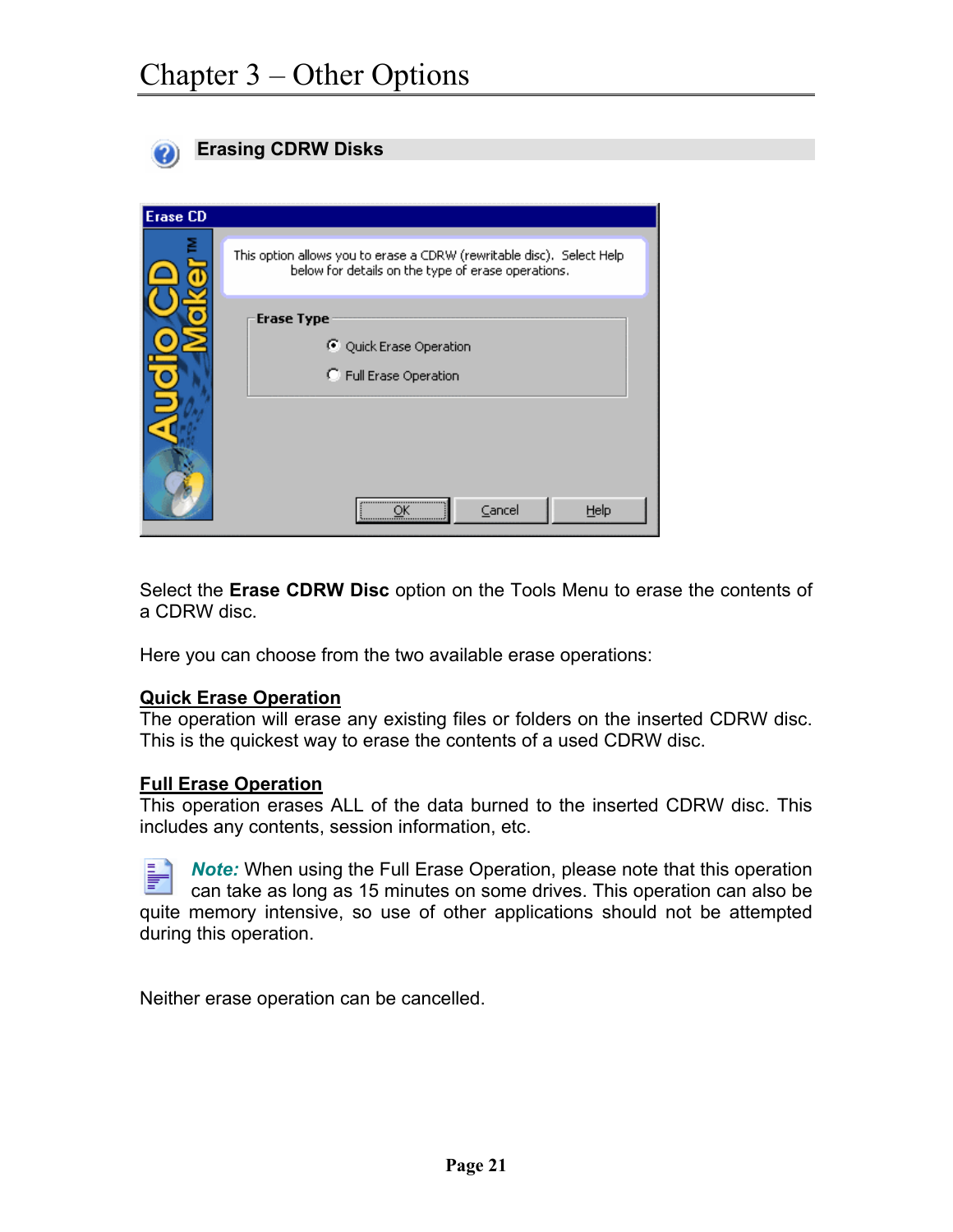<span id="page-21-0"></span>

#### **Inserted CD Information**

| <b>CD</b> Information |                                                                                                     |                                                         |
|-----------------------|-----------------------------------------------------------------------------------------------------|---------------------------------------------------------|
|                       | This screen displays information on the currently inserted disc in your<br>selected CD media drive. |                                                         |
|                       | Inserted CD Status:                                                                                 | CD is Open                                              |
|                       | Inserted CD Type:                                                                                   | CD-DA/CD-ROM                                            |
|                       | Number of CD Sessions:                                                                              | 2                                                       |
|                       | Last Session Status:                                                                                | <b>Empty Session</b>                                    |
|                       | Free Space & Time on CD:                                                                            | 552.98 MB, 62:55:01                                     |
|                       |                                                                                                     | Close Last Incomplete Session<br>Close Disc<br><br>Help |

If there is a CD inserted in the currently open CD Recording Drive, you can select the **CD Information** option from the Tools Menu to obtain information on that CD.

The information provided is as follows:

#### **Inserted CD Status**

**CD Is Closed** - The CD cannot be used for any further writing as the CD has been written to and closed previously.

**Empty CD** - The CD is a blank CD that has not been written to previously. This CD can be used.

**CD is Open** - The CD has been previously written to. Depending on the option you chose when creating a CD previously, the CD may have been left open or the last session may have been left open. Details on the **Close Last Incomplete Session** option and **Close Disc** option are below.

**Unknown** - **Audio CD Maker** was unable to determine the status of the inserted CD.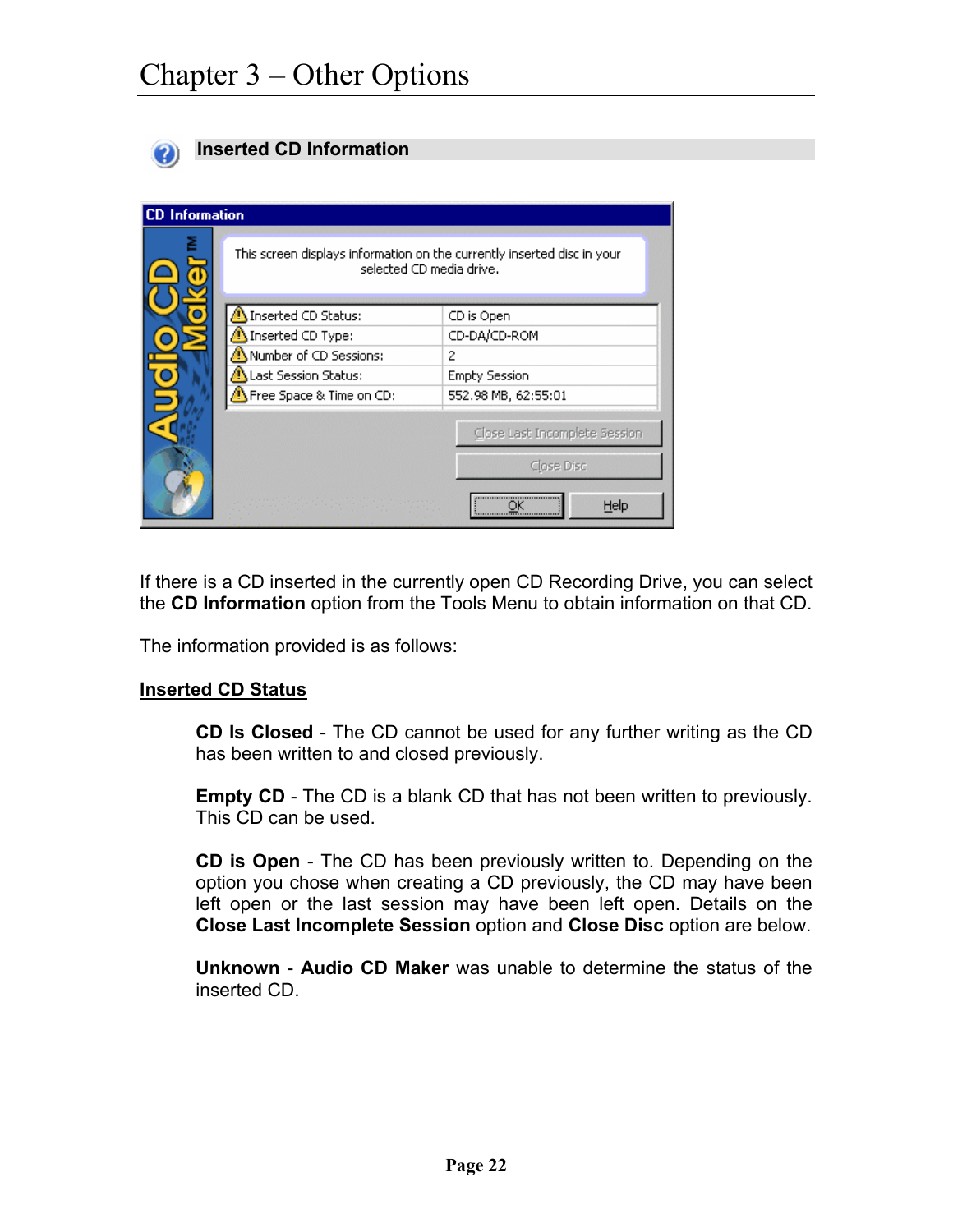#### **Inserted CD Type**

CD-DA/CD-ROM CDI CD-ROM XA Unknown Type

#### **Number of CD Sessions**

The number of recording sessions for the inserted CD.

#### **Last Session Status**

**Empty Session** - The CD can be used by **Audio CD Maker** to create your CD.

**Incomplete Session** - The last session did not complete properly. The CD may not be usable by **Audio CD Maker**.

**Closed Session** - The last session was closed and completed.

**Unknown** - The last session status for the inserted CD cannot be detected by **Audio CD Maker**.

#### **Free Space and Time on CD**

This will report the amount of free space and time available on the currently inserted CD.

#### **Close Last Incomplete Session**

If you have left a previous writing session open due to choosing that type of option when creating a CD, you can choose this option to close the last incomplete session. **Audio CD Maker** will also ask you if you wish to close the disc for any further writing as well when choosing this option.



*Note:* This option will not be available if the last session has not been left open.

#### **Close Disc**

If the inserted disc has been left open, you can choose this option to close the disc for any further writing.



*Note:* In the case of creating an audio style CD and choosing the **Track-at-Once** option, you MUST choose this option to close the disc before the disc can be played in a standard CD player.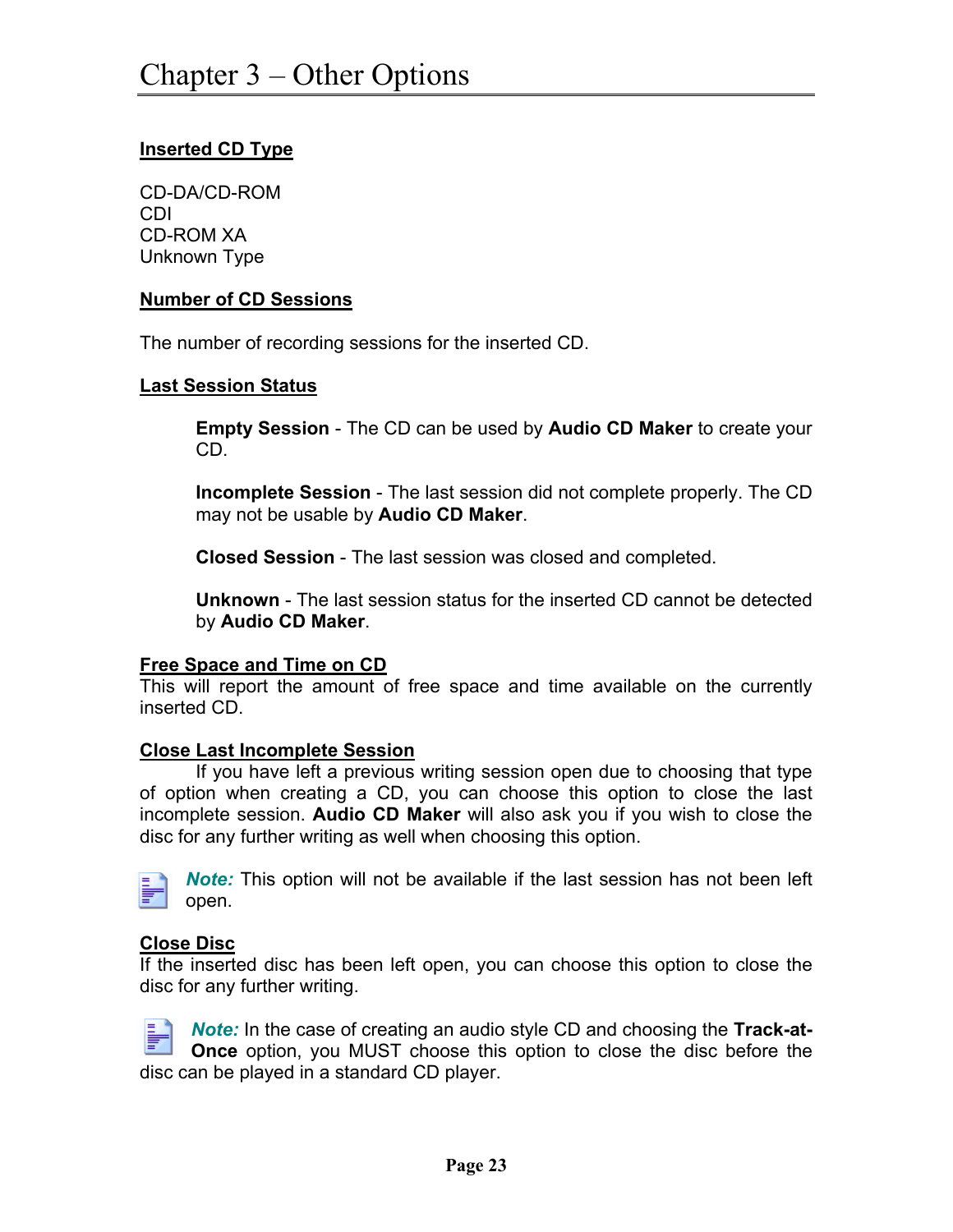<span id="page-23-0"></span>

| <b>Selecting Your CD Drive</b>                                                                                                                         |
|--------------------------------------------------------------------------------------------------------------------------------------------------------|
|                                                                                                                                                        |
| <b>Choose CD Recorder</b><br>$\boldsymbol{\mathsf{x}}$                                                                                                 |
| This screen will scan your system for CDR/CDRW media drives and list<br>them below. Select the drive you wish to use.                                  |
| Drive(s) Found:<br>SONY CD-RW CRX1611 (D:)<br>Write Speed:<br>16x 2,400 KB/sec.<br>16x 2,400 KB/sec.<br>Max Write Speed:<br>Burn Proof Capable:<br>Yes |
| <br>Cancel                                                                                                                                             |

When **Audio CD Maker** loads, the program searches for available CD Recording drives on your system. By default, the first found drive is selected as the default drive to use.

You can change this at any time if you have more than one CD Recording drive on your system, by selecting the **Select Drive** option on the Tools Menu. You can also change the default write speed by using the drop down box for write speed. Once changed, this write speed will stay this way between sessions. You

*Note:* If you encounter burning issues, you may try lowering your default

can change it back again at any time by loading this screen again.

speed here, as this helps with some older drives and resolves buffer issues.

This option will present the **Drive Selection** window that will list the found drives in a drop down listing. The **Max Write Speed** (if it can be detected) will also be displayed for the currently selected drive. If you have more than one drive on your system, select it from the drop down listing and click the OK button. **Audio CD Maker** will then try to open that drive as the default drive to use during the current session.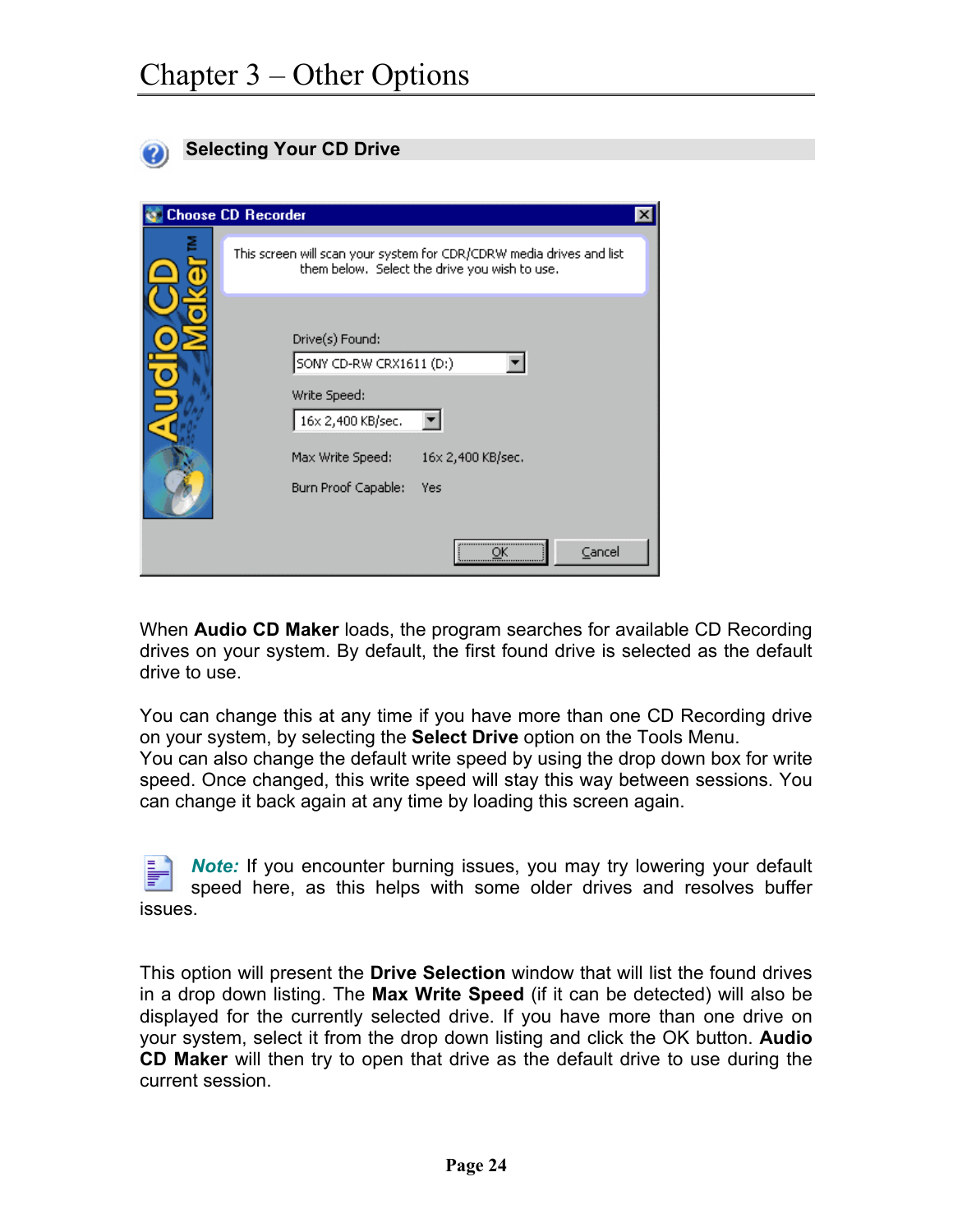If **Audio CD Maker** can detect that the selected drive is **Burn-Proof Mode** capable, you will see this on the drive selection screen as well.

P *Note:* **Burn-Proof Mode** allows **Audio CD Maker** to create a CD with the chance of an error becoming extremely remote. Most newer drives support this technology allowing you to create your CD easily and eliminating most errors and buffer under-runs.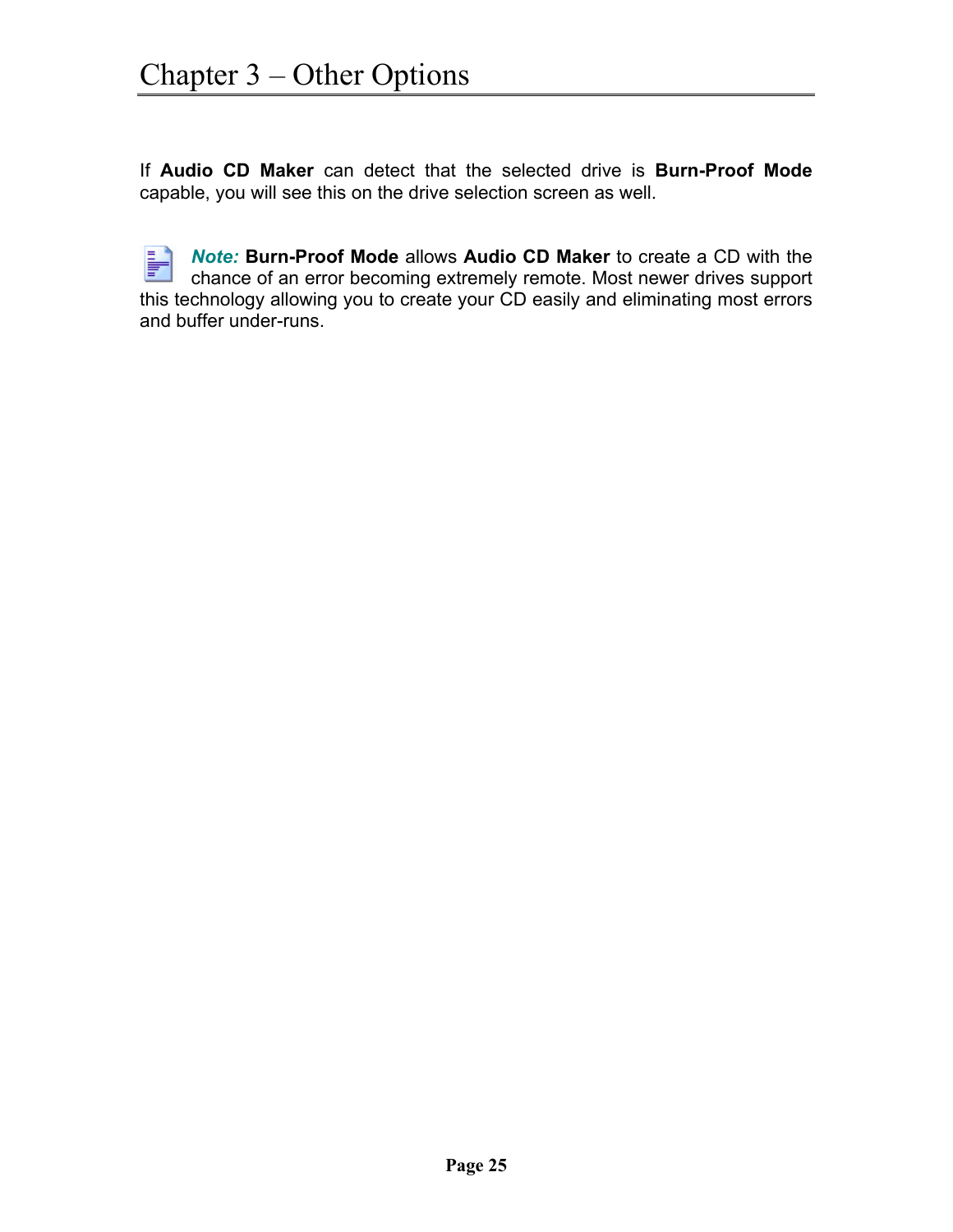<span id="page-25-0"></span>

MP3 only Style CD's are essentially data CD's with MP3 files written directly to the CD in their native format. MP3 compatible CD players will read these CD's properly and play the MP3 tracks for you. Many newer DVD players recognize these types of CD's as well as portable MP3 players.

By default, **Audio CD Maker** uses the **JOLIET** data structure when creating MP3 only Style CD's. This structure allows for filenames to be as long as 64 characters including the .MP3 extension.

If you decide to use the Close Session & Leave Disc Open (see page 18) option when creating an MP3 style CD, ensure that your MP3 player can support multisession written discs. Some MP3 players may only see the last written session of this type of CD.

*Note:* Ensure that your MP3 player supports this format and also ensure that your MP3 player supports the use of folders if you are using the CD Folders option when creating MP3 style CD's.

#### **Track Order**

Depending on the model of MP3 player or DVD player you are playing the created MP3 style CD back on, the playback order of the tracks may differ from the order they were listed in your CD layout. **Audio CD Maker** burns the tracks to CD in the order they are listed in your layout. Consult your DVD or MP3 player instruction manual for playback order details.

**CD Creation Problems & Solutions** 

#### **Drives**

CD writers may have many differences between various models. AVANTRIX cannot guarantee that **Audio CD Maker** will work with all CDR drives. Newer drives are more standardized in their command sets. We have tried to accommodate as many drives as possible. **Audio CD Maker** has been tested on many different drive models on various operating systems*.*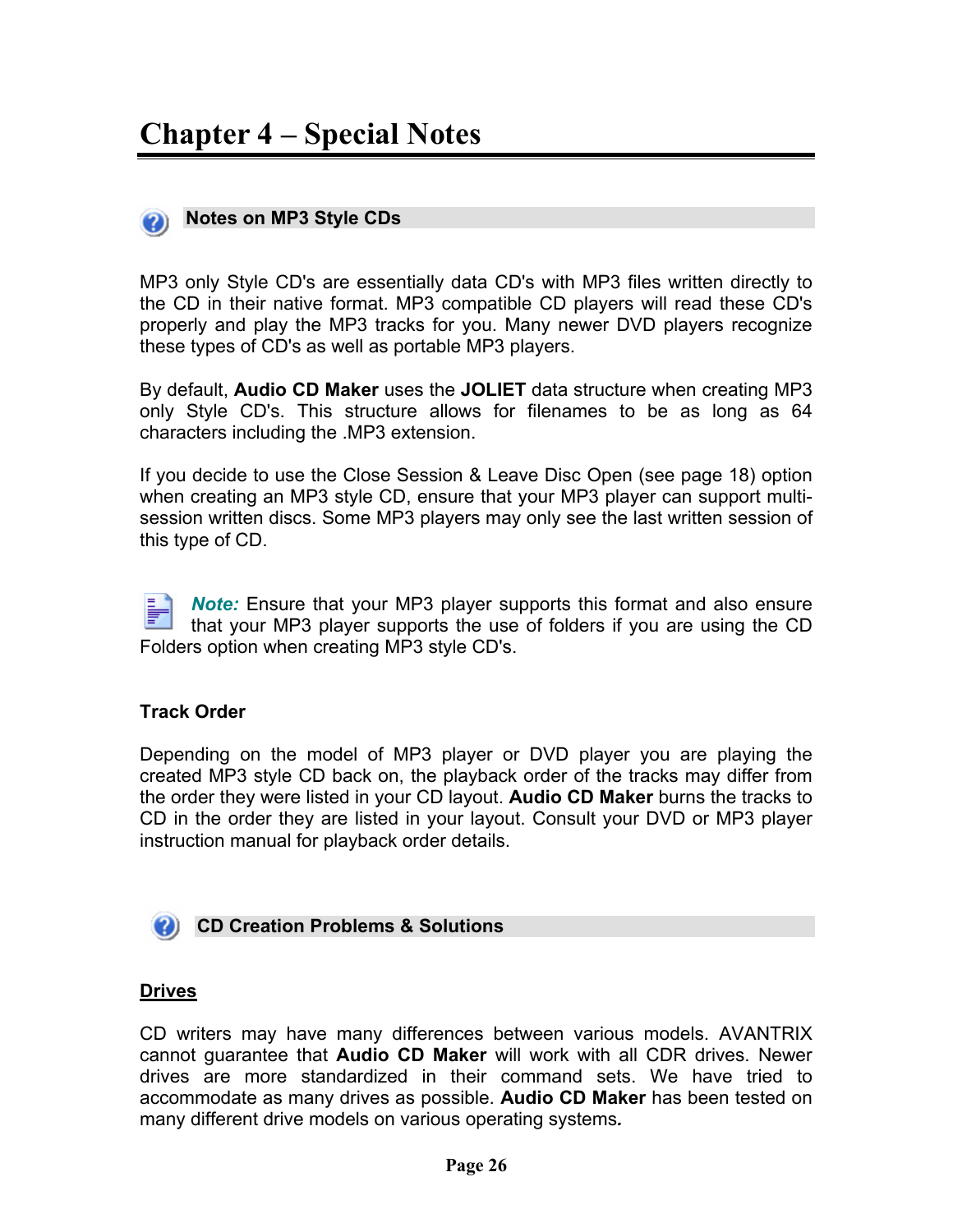#### **Buffer Problems**

Buffer under-runs are a common problem with CD writers. A buffer under-run occurs when not enough data is streamed to the drive from the system. Buffer under-runs are very uncommon using **Audio CD Maker**. The program has a very efficient multi-threaded buffering system. There are some things you can do to prevent this problem from happening with any software.

- **(1)** Disable other processes running as background tasks (virus scan, screen-saver, etc...).
- **(2)** Try using a lower write speed especially on slow systems.

*Note:* You can do this by selecting the Select Drive option on the Tools Menu.

**(3)** Don't run other applications while recording (especially on a slow system).

**(4)** Try not to access the hard disk - I/O resources are needed by the writer and software.

**(5)** Don't record from a network connection if at all possible - the network data transfer rate may be to slow.

**(6)** Install more memory - this will prevent heavy hard-disc swapping during recording.

**(7)** Disable auto-insert notification for the CDR drive.

Doing any of these things will help you 'burn' more successfully and create less coasters. Most problems occur on very slow systems with high write speeds (less data gets processed on time).

*Note:* You can disable the auto-insert notification for your drive by doing the following: Choose Control Panel in Windows, then select System, then Device Manager. Then click the + sign next to the CDROM section and find the drive. Click the drive and choose Properties. You will see the auto-insert notification under Properties.

#### **CD Creation Errors**

During CD creation, you may encounter an error. There are some common ways to avoid CD creation errors: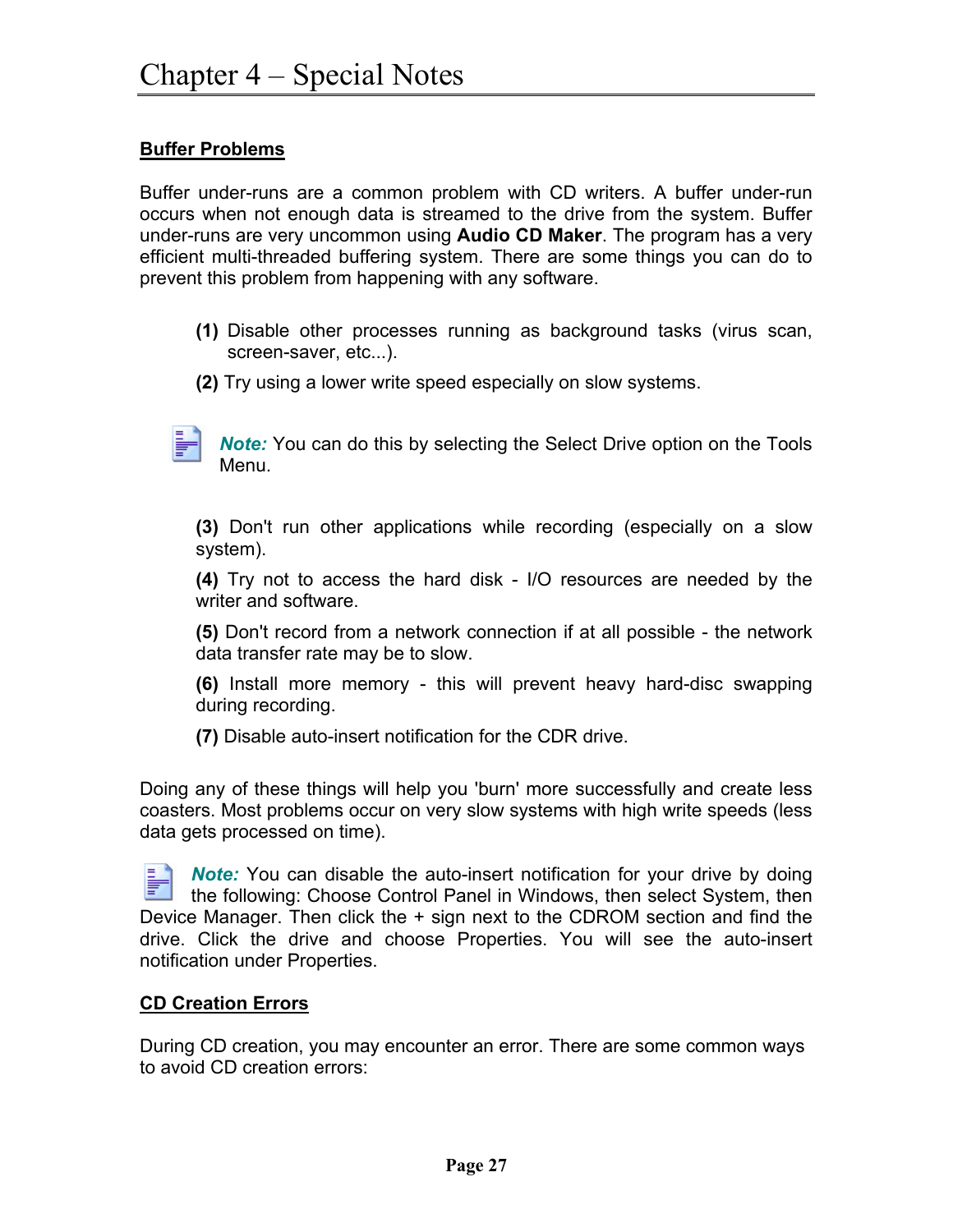- **(1)** Ensure that you are not using other software applications during the creation of your CD. Other applications can tax system resources and cause buffer issues while recording a CD. We suggest that you not use any other applications while creating a CD.
- **(2)** Try using the Cache option on the CD Creation Options (see page 28) dialog under Session Options before creating your CD. Simply turn this option ON by placing a check mark in the caching option check box. Drives that are NOT burn-proof capable can encounter problems during CD creation if the cache option is NOT on. You can check to see if your drive is burn-proof capable by using the Select Drive (see page 24) option on the Tools Menu.

These two problems are the most common causes of CD creation errors. You can also view the CD Creation Problems & Solutions (see page 26) section for more common issues.

Fillin *Note:* As of v4.4, **Audio CD Maker** has added the ability to use **Burn-Proof Mode** if your drive is capable of this feature (most newer drives are). This method allows users to avoid most buffer under-run problems and allows for the error free creation of CD's in almost every case.

#### **MP3 Problems**

Many MP3 files available are created using many type of different software. Ensure that any MP3 files you are using are standard 44Khz MP3 files. You should also listen to obtained MP3 files to ensure that they play as you expect and are not corrupt in some way. Problems with sound quality or audio tracks that do not play back as expected after a CD is created are usually caused by improperly encoded or corrupt MP3 files.

*Note:* MP3 style CD's created using MP3 files that are encoded with LAME technology and are NOT Joint Stereo, can cause playback issues on some MP3/DVD players. These issues may be either distortion or sound drop outs. You should ensure that your MP3 files for an MP3 style CD are all Joint Stereo for best performance.